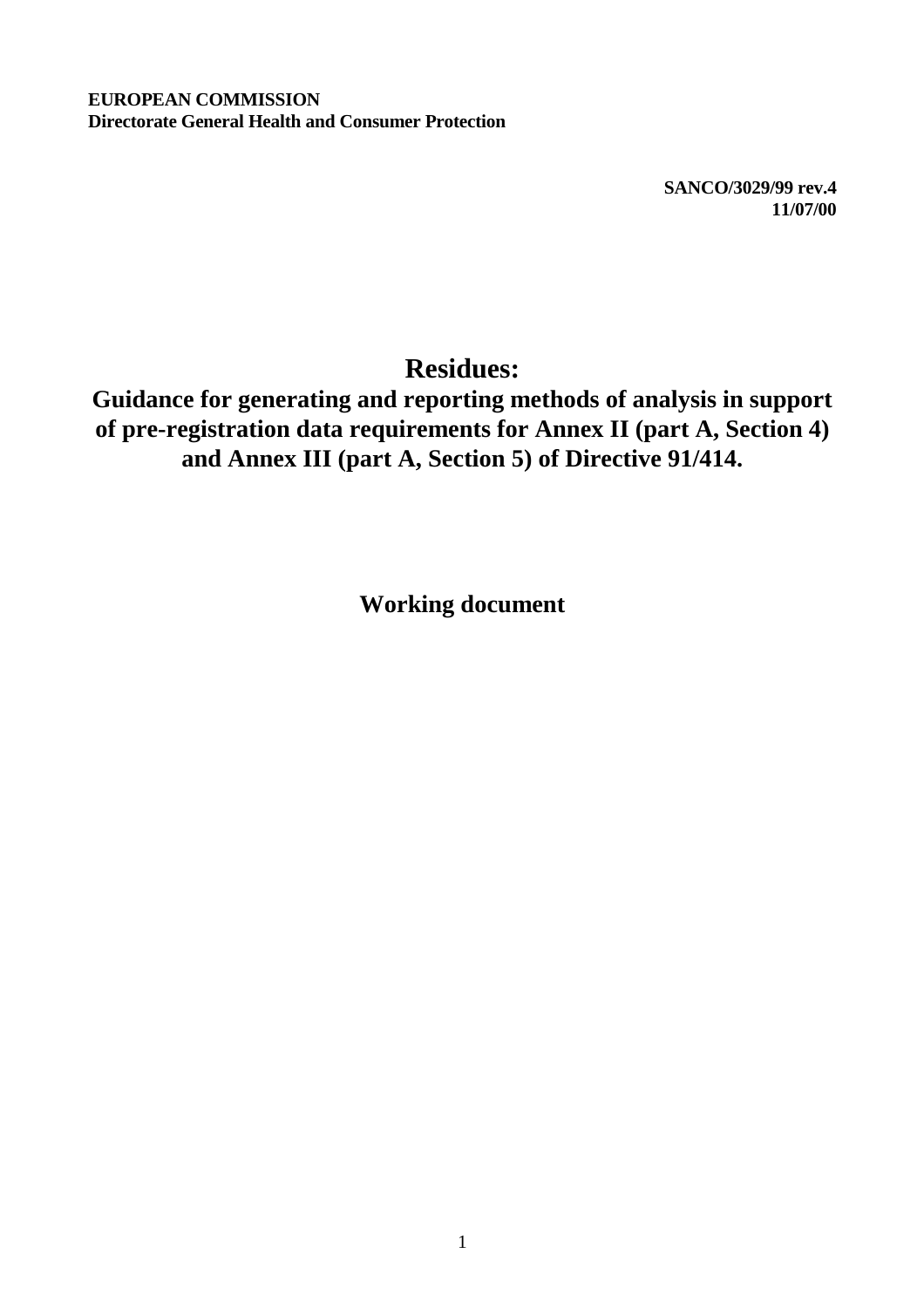#### **CONTENTS**

- 1 Introduction
	- 1.1 Scope of guidelines
	- 1.2 Content of guidelines
	- 1.3 GLP
	- 1.4 Sampling and storage
	- 1.5 Description and reporting of methods
- 2 Scope and applicability of residue methods supporting registration
	- 2.1 Requirements for methods of analysis
	- 2.2 Sample extraction and purification techniques
	- 2.3 Derivatisation
	- 2.4 Non-specific and common moiety methods
- 3 Residues analysis in plants, plant products, foodstuffs (of plant and animal origin) and feedingstuffs - (determination of the active substance and relevant metabolites).
	- 3.1 Method validation
	- 3.2 Confirmation of analyte identification
	- 3.3 Non-specific methods
	- 3.4 Dislogeable residues
- 4 Residues analysis in soil, water and air samples (determination of the active substance and relevant/major metabolites).
	- 4.1 Method validation
	- 4.2 Confirmation of analyte identification
	- 4.3 Non-specific methods
- 5 Residues analysis in body fluids and tissues (determination of the active substance and relevant metabolites).
	- 5.1 Method validation
	- 5.2 Confirmation of analyte identification
	- 5.3 Non-specific methods
- 6 Immunological methods of analysis
	- 6.1 Method description
	- 6.2 Method validation
	- 6.3 Confirmation of analyte identification
- 7 References**<sup>1</sup>**

#### Appendix 1 General definitions / Glossary of terms

- Appendix 2 Summary of required validation data
- **1** Note: References in the text are given as bracketed numbers.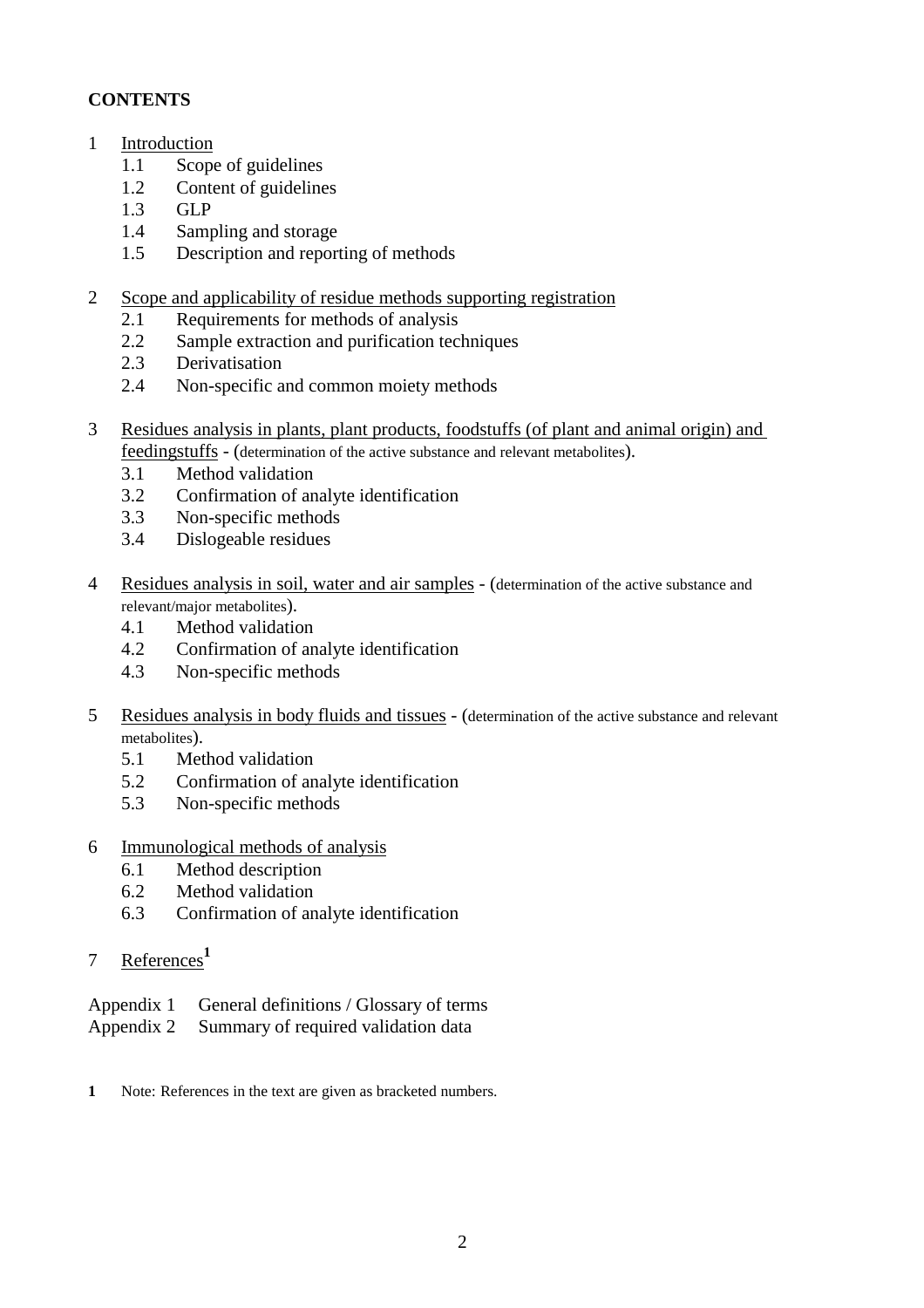#### **1 INTRODUCTION**

In order to generate Annex II and III data for pre-registration purposes under Directive 91/414 EEC, robust, accurate and precise analytical methods are required.

Depending on proposed uses, methods are required (i) to generate residues data on which consumer dietary exposure assessments are based, and (ii) to support studies on the fate and behaviour of the active substance in foodstuffs, the environment, ecotoxicology and toxicology.

#### **1.1 Scope**

This document has been prepared to provide guidance to applicants on the pre-registration requirements for residue analytical methods for submissions under Directive 91/414/EEC. The guidance does not refer to methodology specifically supporting post-registration monitoring and control, which is covered by separate guidance (SANCO/825/00). In cases where the requirements of these guidelines cannot be fulfilled, full justification must be submitted. The requirements outlined in this guidance paper are applicable to a core data set for each method. It is not a requirement that the whole data set is generated every time a method is used.

Directive 96/46/EC, published in the Official Journal on 23.8.96 (1), amends section 4, Part A of Annex II and section 5, Part A of Annex III of Directive 91/414 EEC. This Directive addresses the development of analytical methods required for post-registration control and monitoring purposes. It is also broadly relevant to the methods of analysis required for registration. However, some of the requirements such as 'minimum cost' and 'commonly available' equipment do not apply to methods supporting pre-registration studies. It is recognised that there will be overlap between pre- and post-registration requirements for methods supporting both and requirements have been harmonised where possible.

#### **1.2 Content**

The document is divided into sections addressing the requirements for methods supporting the generation of data for registration. The following topics are discussed: method description; method validation; confirmatory techniques; derivatisation; non-specific and common moiety methods. In addition, immunological analysis is also considered. Annexes cover glossary/definitions and a summary of required method validation data.

#### **1.3 GLP**

Individual requirements for the validation of methods are described in each section. Full details of all validation studies must be reported. GLP compliance requirements for methods submitted in support of applications made under Directive 91/414 (including minor uses GLP requirements) are detailed in the Commission guideline documents 7109/VI/94 (2) and 7017/VI/95 (3). The development of a method is not subject to GLP, however where the method is used to generate data for safety purposes, for example residues data, data generation must be conducted to GLP.

#### **1.4 Sampling and storage**

This working document covers laboratory sample preparation, extraction and analysis only. For plant and animal product residue methods, information on the stability of residues on storage is covered under the amending Directive on residues requirements, 96/68/EC. FAO guidance on sampling methodology and initial sample preparation for the generation of residue trials data (for registration) is given in references (4) and (5). Directives 90/642/EEC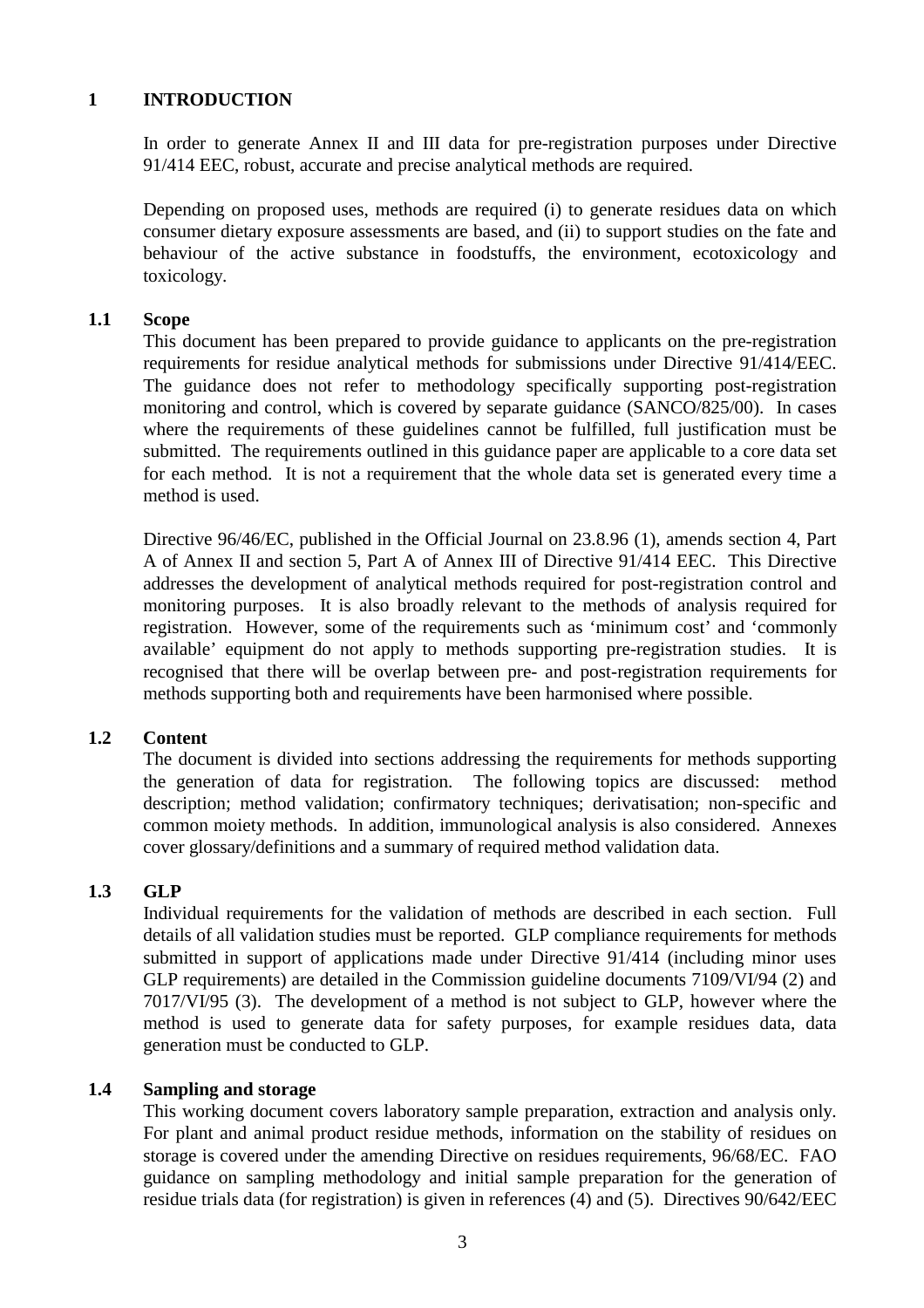(6) and 79/700/EEC (7) and the FAO/WHO CODEX Alimentarius Commission (8) give limited guidance on sampling, sample sizes and initial preparation for post-registration purposes. Reference (9) gives sampling guidance for dislodgeable residues. For environmental sample residue methods, guidance on the stability of residues during storage, sampling methodology and initial sample preparation is given in reference (10).

#### **1.5 Description and reporting of methods**

Full descriptions of validated methods must be provided, including details of equipment, materials and conditions used. Where published methods are submitted, validation of the published method when applied to the relevant sample matrix and laboratory conditions is required. If a previously collaboratively tested method is used, this should be validated for new laboratory conditions. Full method details are required. In cases where the method significantly deviates from the standard method, validation data will be required.

The method description in the submitted method must include the following:

- principle of the method (including scope and method specificity)
- method summary; equipment/reagents (including details of any hazards or precautions required and reagent stability information)
- full details of standard compound purity where relevant.
- sample storage, where validation samples have been stored prior to analysis (conditions) of storage, e.g. temperature and period of storage)
- general sample preparation techniques (including sample sizes and numbers of samples)
- analytical procedure (including extract preparation and instrumentation used)
- details of calibration
- interpretation of chromatograms (where appropriate)
- representative chromatograms (where appropriate) (control blank(s), analytical standard/matrix standard(s), lowest fortification(s), treated sample(s))
- calculations
- results of the determination of extraction efficiency
- references

Quantification procedures should be described, including detection system calibration, calculation of analyte concentration and any compliance with statistical parameters required. Supporting chromatograms/spectra or non-chromatographic data should be clearly labelled. Labelling should include sample description, scale, concentration and identification of all relevant components.

Validation data should also be submitted. A summary of method validation requirements is shown in Appendix 2.

This guideline document should be used in conjunction with Directive 96/46/EC.

For this paper the definitions discussed in Appendix 1 apply.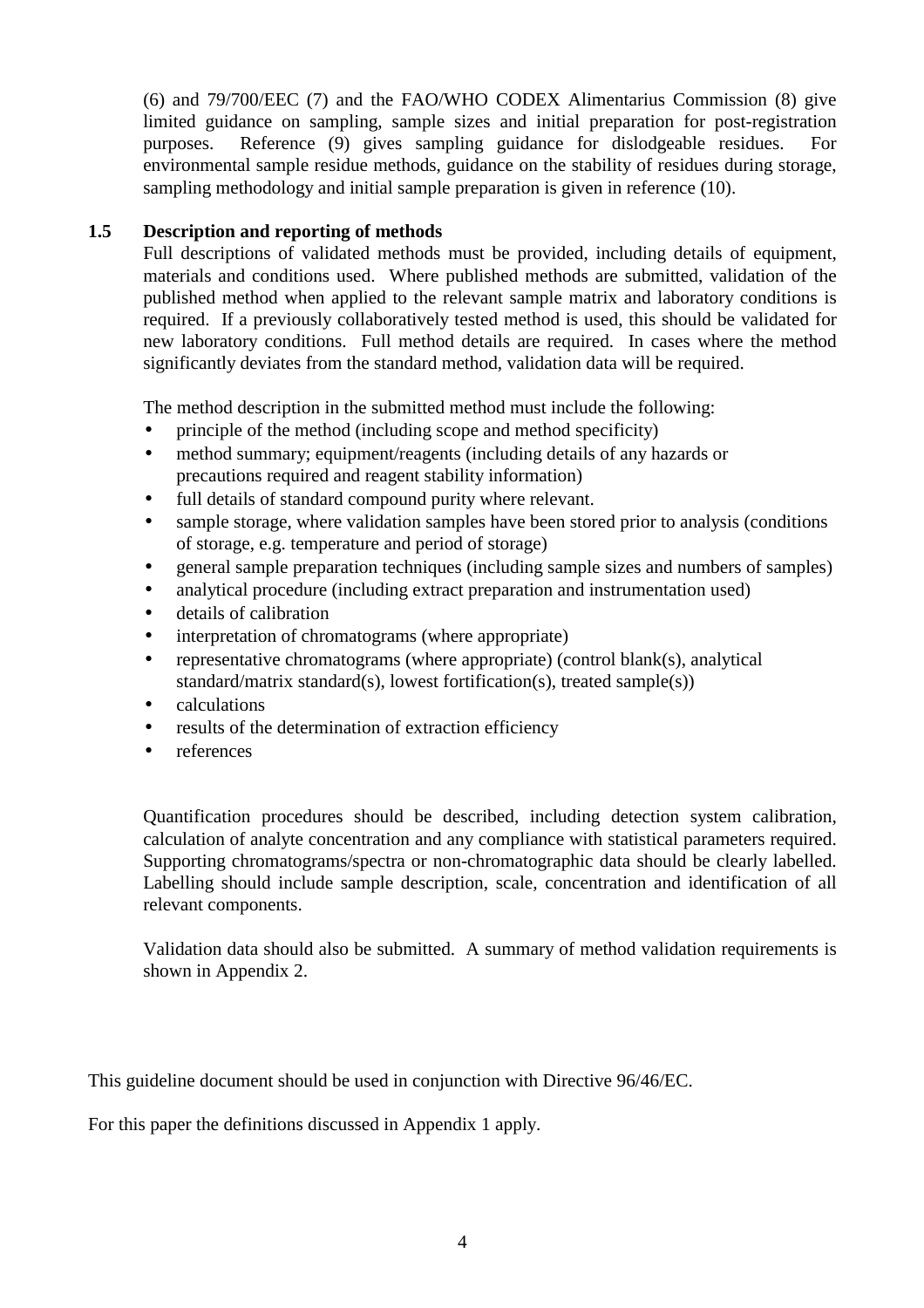#### **2 SCOPE AND APPLICABILITY OF RESIDUE METHODS SUPPORTING REGISTRATION**

#### **2.1 Requirements for methods of analysis**

Residue analytical methods may be required to support many studies including the following:

#### (a) Residue studies:

- Plant residues consumer risk assessment, setting MRLs
- Animal feeding studies consumer risk assessment, setting MRLs
- Processing studies
- Stability of residues during storage

#### (b) Environmental fate:

• Field dissipation, accumulation, degradation or partition studies (non-radiolabelled) parent and major environmental metabolites. Usual matrices of interest are soil, water and sediment. Air may also need to be considered.

#### $(c)$  Efficacy:

- Soil carry over of phytotoxic levels of the a.s. and/or biologically active metabolites.
- Water assessing effectiveness of procedures for cleaning spray equipment.

#### (d) Ecotoxicology:

• To verify actual exposure - levels of a.s. and relevant/major metabolites in ecotoxicity tests. Usual matrices of interest are soil, water, sediments and feedstuffs.

#### (e) Toxicology

- Dietary and gavage non-radiolabelled studies
- Air Inhalation studies

#### (f) Operator or Worker Exposure:

- Dosimetry samples
- Inhalation samples
- Biological samples

#### **2.2 Sample extraction and purification techniques**

Methods supporting registration may employ any suitable analytical techniques for sample preparation, providing the method validation criteria are adequately addressed.

#### **2.3 Derivatisation**

For the analysis of some compounds, such as those of high polarity or with poor chromatographic properties, derivatisation may be necessary. Derivatives may be prepared prior to chromatographic analysis or as part of the chromatographic procedure, either pre-or post-column.

- Where a derivatisation method is used, this must be fully reported and justified.
- The derivative must be stable and must be formed reproducibly.
- Where quantification is based on the determination of a derivative, the calibration should preferably be carried out using standard solutions of that derivative, unless the derivatisation step is an on-line part of the detection system.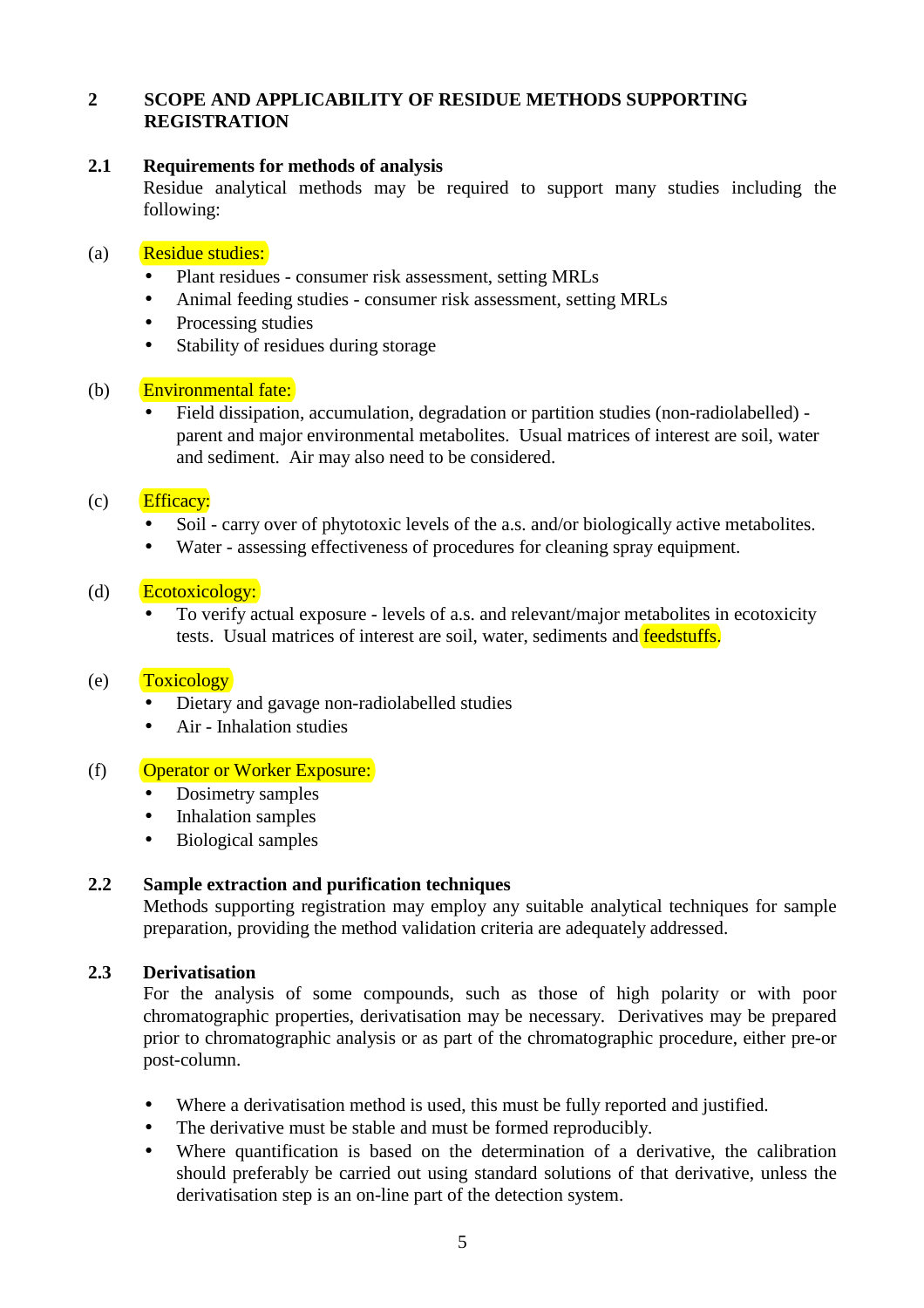The mean yield and precision of the derivatisation step must be demonstrated, where possible.

The method is considered to remain specific to the analyte of interest if the derivatised species is specific to that analyte. However, where the derivative formed is a common derivative of two or more active substances or impurities or is classed as another active substance, the method should be considered non-specific. A consideration of non-specific methods is given in section 2.4.

#### **2.4 Non-specific and common moiety methods**

In the context of this guidance, common moiety methods are non-specific if the moiety is common to two or more active substances or significant, major or relevant impurities/metabolites, irrespective of how specific the determination is made towards the common moiety.

It is recognised that, for some analytes, a specific method may be unavailable or difficult to perform. Some common moieties are to be determined because all components containing that moiety are considered toxicologically important and because no single component is an adequate marker of residue concentration. However, where possible to do so, the use of non-specific methods is discouraged. Disadvantages of using non-specific or common moiety methods are:

- Where a non-specific method has been used, the identity of the source of the analyte is likely to be called into question. For example, the method may also detect impurities or breakdown products either containing a moiety common to the intended analyte, or which have been derivatised to a common species, or which cannot be resolved from the target analyte. Such methods may also be subject to interferences from other similarly structured compounds.
- when analysing a.s. content in a product that has undergone storage as part of a storage stability study, degradation may be impossible to determine with a method that is not specific to the a.s.
- Where the method determines a moiety common to two or more distinct active substances with differential toxicities, it is important to identify the origin of the residue, enabling the risk assessment to be carried out on the toxicologically significant residue components.

For the generation of plant and animal product residues trials data, in cases where it is likely that a multi-component residue definition will be required for risk assessment purposes, a common moiety method may be used. However, the choice of appropriate methods should take into consideration the needs of both risk assessment and MRL compliance. In practice this may mean generating the data in such a way as to give the regulatory authority flexibility to establish two separate residue definitions where appropriate, one for risk assessment and a second for MRL compliance monitoring. In such cases, where possible applicants should either:

(i) separately analyse for the individual components of the residue, rather than carrying out a total residue analysis; or

(ii) carry out a total residue analysis and a second series of analyses of the field trial samples for a suitable indicator molecule in parallel, if the total residue methodology is unsuitable for practical routine monitoring and enforcement of the MRL at reasonable cost. For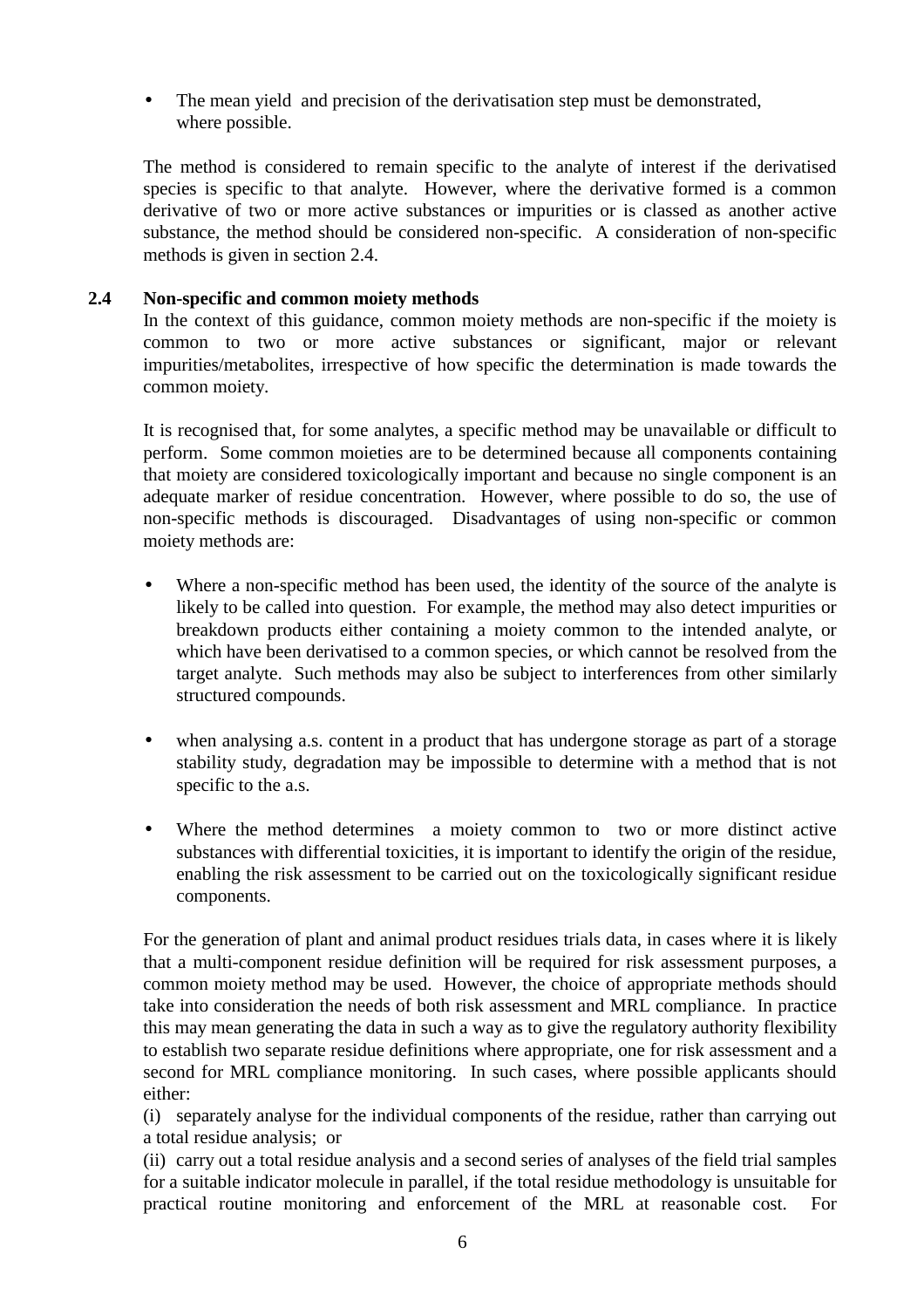environmental sample residue methods, the use of common moiety methods in support of registration can be acceptable, however their use is not ideal. The availability of appropriate methods for monitoring purposes needs to be considered.

Non-specific and common moiety methods will only be acceptable in exceptional circumstances where there is no other practical means of determining the target analyte, and in these cases, full justification is required. This should include an explanation of why the compound cannot be determined by a specific analytical technique. When common moiety methods are proposed, validation data must be presented separately for all relevant components of the residue definition.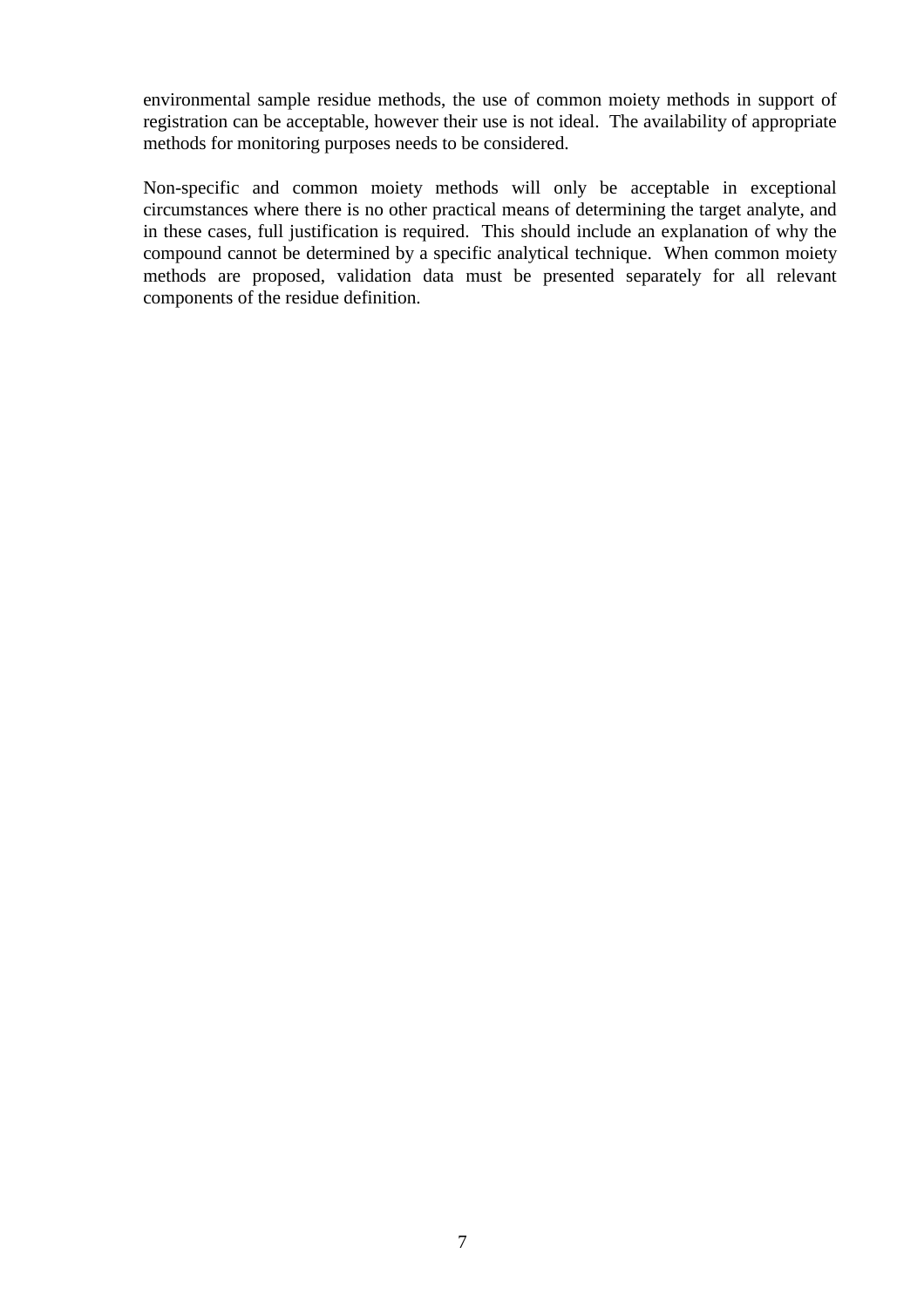#### **3 RESIDUES ANALYSIS IN PLANTS, PLANT PRODUCTS, FOODSTUFFS (OF PLANT AND ANIMAL ORIGIN) AND FEEDINGSTUFFS - (determination of the active substance and relevant metabolites) (***Annex IIA, point 4.2.1 and Annex IIIA , point 5.2.1 of Directive 91/414/EEC***)**

#### **3.1 Method Validation**

Validation data should be submitted for all sample matrices to be analysed and should be carried out for all components of the residue definition. This is in contrast to validation requirements for post-registration control and monitoring using multi-residue methods (11). However, a case for matrix comparability and a reduced validation data set may be considered where two or more very similar matrices are to be analysed. For example, cereal grain. Reduced validation data for sample matrices within the same crop group (as defined in SANCO/825/00) are acceptable. In these cases data must include recovery at 2 fortification levels and associated precision (minimum 3 samples) together with an assessment of matrix interference.

For validation of methods for the determination of residues in products of animal origin, the following animal tissues should be used where appropriate:

- milk
- liver, kidney and muscle
- fat
- eggs
- (i) *Specificity* Methods of analysis of residues must be:
	- appropriate to the residue definition used in the assessment of risk to consumers.

The method(s) must be capable of determining the active ingredient and/or relevant metabolites in the presence of the sample matrix. Where the sample contains more than one isomer, analogue, etc., of an active substance or relevant metabolite, the method(s) should distinguish between individual isomers/ analogues where this is necessary for carrying out risk assessments.

(ii) *Linearity* - The analytical calibration should extend over a range appropriate to the lowest and highest nominal concentration of the analyte in relevant analytical solutions + at least 20%. Either duplicate determinations at three or more concentrations or single determinations at 5 or more concentrations must be made. The equation of the calibration line and a regression parameter, e.g. the correlation coefficient (r), must be reported and a typical calibration plot submitted. Details of the linear range should be given, e.g. µg/ml. Where a non-linear calibration is used, an explanation (including how calibration accuracy is to be maintained) must be provided.

Possible effects of sample components, e.g. co-extractives, on chromatographic transmission or detection system response must be addressed. Where appropriate, detection system calibration should be generated using standard solutions in a matrix similar to that of the samples to be analysed.

(iii) *Accuracy* - The accuracy of the method should be reported as mean recovery + relative standard deviation (see iv below) for each component of the residue definition individually recovered from the sample matrix. Recovery data must be reported for 2 fortification levels appropriate to the proposed LOQ and likely residue levels or 10 x LOQ. Recoveries should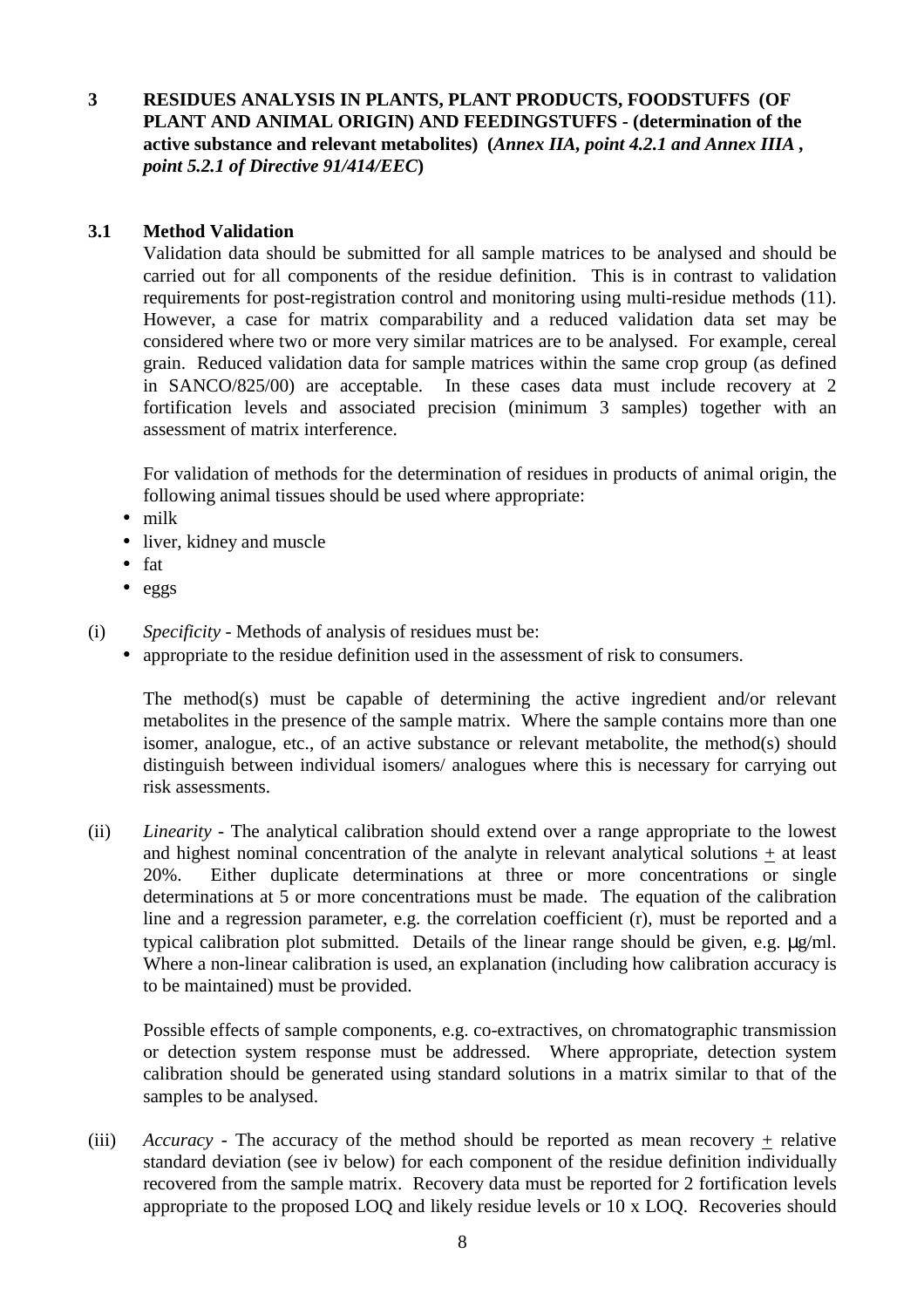also be conducted during residue trial sample analysis and reported with residue trial results (Directive 96/68/EC) (12).

Samples to be utilised for recovery determinations should be of the untreated commodity, to which a known quantity of analyte is added and the whole sample analysed to reduce sampling error. The results should be compared to the known analyte "content" of the sample. Mean recoveries for each level should be in the range 70-110%, ideally with the mean in the range 80-100%. Lower recoveries may be acceptable for matrices which are difficult to analyse (e.g. hops, brassicas, bulb vegetables, herbs, tea) providing precision data are acceptable. Control (unfortified) samples should be analysed concurrently to determine any contamination by the analyte of interest or interferences.

In some methods the calibration requires the direct measurement of fortified test portions of blank samples without separate extraction and cleanup steps (e.g. headspace GC, SPME techniques). In these cases it is not possible to determine recovery and an estimate of the accuracy of the analytical technique may be made by an assessment of the linearity of matrix calibration or by comparison with other techniques.

(iv) *Precision* - *repeatability (r)* - The precision of the method must be reported as the RSD of repeatability at each fortification level (see iii above) and the overall relative standard deviation (RSD) must also be reported. Five determinations should be made at each fortification level. In general the RSD should be  $< 20\%$  per level. In certain justified cases higher variability may be accepted.

Where outliers have been identified using appropriate statistical methods (e.g. Grubbs (13) or Dixons (14) test), this should be justified. A maximum of 1 outlier may be discarded at each fortification level. Where more than one outlier has been identified at one fortification level, additional validation samples must be included and an explanation provided.

- (v) *LOQ* Methods must be validated at the proposed LOQ. Blank values (procedural blanks and untreated samples) should not exceed 30% of the LOQ. If this is exceeded, detailed justification is required.
- (vi) *Precision Reproducibility* (R) Reproducibility, as defined in Appendix 1, is only required for method(s) designated as post-registration monitoring methods (see SANCO/825/00).

#### **3.2 Confirmation of analyte identification**

In general, additional confirmatory analysis will not be required where primary residue method(s) are shown to be specific to the analyte(s) of interest and the known source of the analyte(s). However, additional confirmation may be necessary (for example where the first method is an immunoassay or for confirmation of the identity of degradation products formed during sample storage), the confirmatory method should be appropriate to the matrix. Where relevant, standard solutions should be prepared in a matrix relevant to that containing the analyte to be measured (section 3.1 (ii)). Chromatographic confirmatory methods should be used, where practical, such as GC-MS, LC-MS and HPLC-DAD. Where mass spectrometric confirmatory analysis is carried out, a minimum of 3 ions (ideally with an m/z ratio of >100) should be used for identification/quantification. These ions should be reported and justified. Where MS is used in routine analysis of residue trial samples, 2 ions are sufficient for identification/quantification.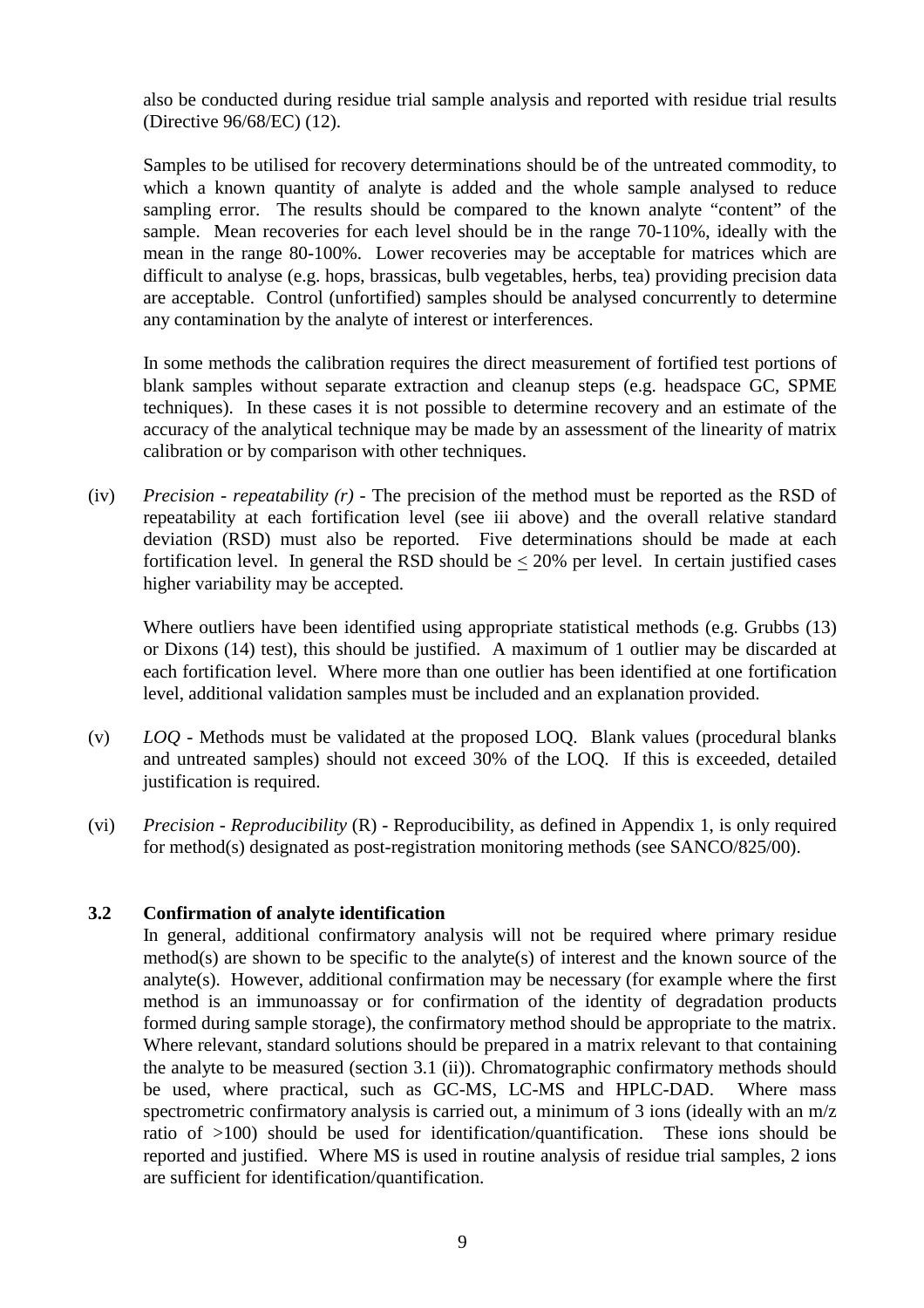Where the primary method of determination cannot provide unequivocal identification and quantification of the analyte, confirmation may be possible using different separation systems. Examples are given in references 16 and 17.

#### **3.3 Non-specific methods**

See section 2.4. Where possible the method should be specific to the appropriate residue definition. In cases where analysis involves a non-specific method this may be acceptable for the analysis of residue trials samples where a history of previous applications to the trial site is known and reported.**<sup>2</sup>**

It should be noted that, where a non-specific method has been used, it is possible for the identity of the source of the analyte to be called into question. For example, the method may also detect impurities or breakdown products either containing a moiety common to the intended analyte, or which have been derivatised to a common species, or which cannot be resolved from the target analyte. Therefore, where the source of the analyte is unclear the method will not be acceptable. In cases where derivatisation to a common species is the only method available (for example dithiocarbamate compounds), justification for the use of the common moiety method may be based on the known source of the derivatised analyte and consideration of control samples.

#### **3.4 Dislogeable residues**

Information on dislodgeable residues is used for an estimation of dermal exposure of workers, who have contact with treated plants. For sampling and determination of dislodgeable residues, the method of Iwata et al. (9) applies generally. Methods should be fully described and validated as detailed in OECD guidelines (18). See also Appendix 2.

<sup>&</sup>lt;sup>2</sup> In such cases, a monitoring method capable of determining all components of the MRL residue definition, or all relevant environmental residues to be monitored, must also be available.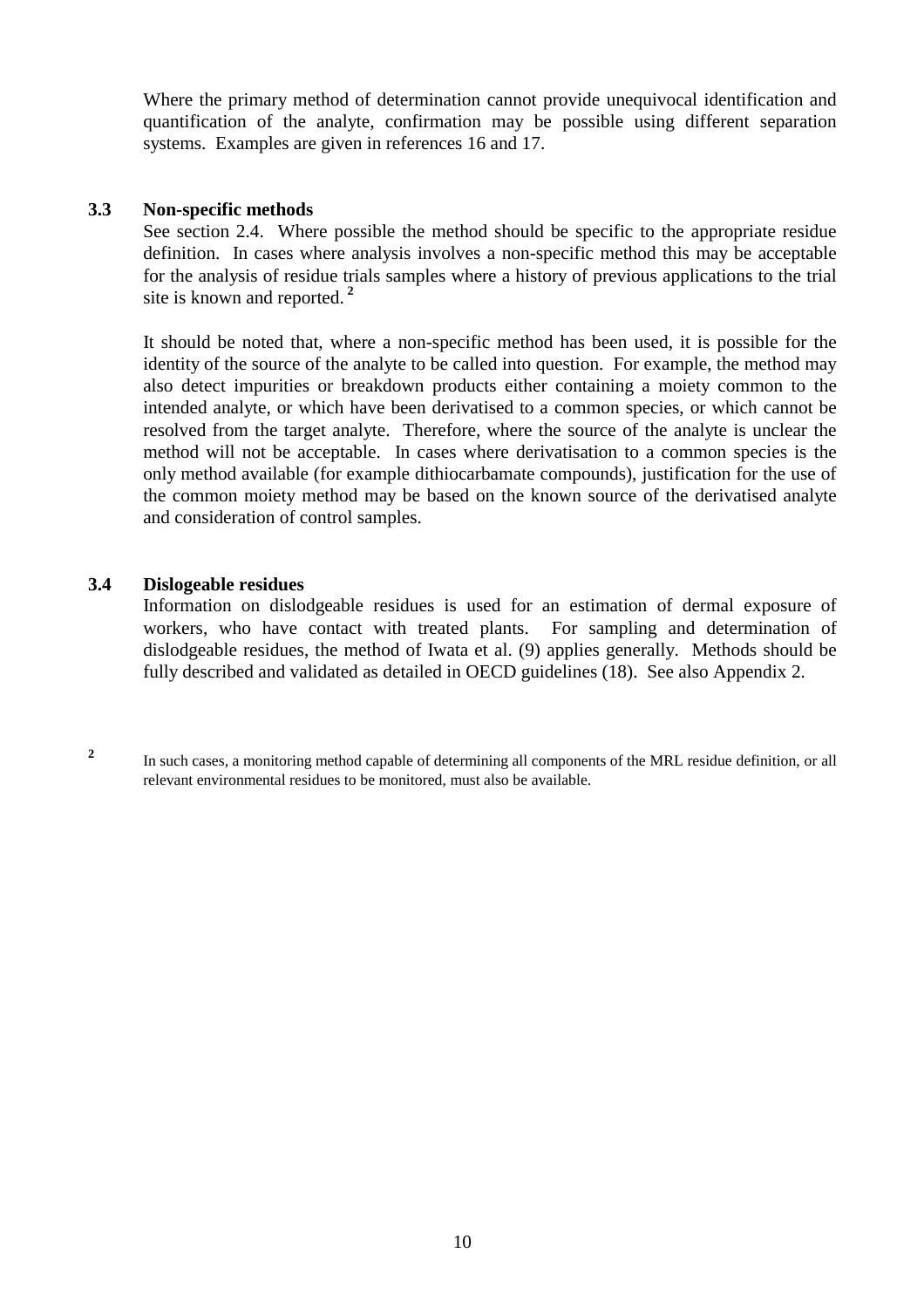#### **4 RESIDUES ANALYSIS IN SOIL, WATER, SEDIMENT AND AIR SAMPLES - (determination of the active substance and relevant metabolites) (***Annex IIA, points 4.2.2 - 4.2.4 and Annex IIIA , points 5.2.2 - 5.2.4 of Directive 91/414/EEC***)**

#### **4.1 Method Validation**

For methods supporting operator exposure studies, the method validation guidance detailed in the OECD guidance document for the conduct of occupational exposure studies (18) should be followed. Validation is summarised in Appendix 2.

- (i) *Specificity* Methods of analysis of residues must be:
	- appropriate to the residue definitions (parent compound and relevant/major metabolites) used in the assessment of risk to non-target organisms and consumers / operators or bystanders (for drinking water and air)

Where the sample contains more than one isomer, analogue, etc., of an active substance or relevant/major metabolite, the method(s) should distinguish between individual isomers/ analogues where this is necessary for carrying out risk assessments.

- (ii) *Linearity* see section 3.1 (ii).
- (iii) *Accuracy* The accuracy of the method should be reported as mean recovery + relative standard deviation (see iv below) for the active substance and/or relevant/major metabolites in the sample matrix. Recovery determinations should be made on representative samples containing a known quantity of each analyte. Recovery data must be reported for 2 fortification levels appropriate to the proposed LOQ and, where possible, likely residue levels. The fortification range should encompass the LOQ and 10 x LOQ (or highest residue level, if this is known). Mean recoveries for each level should be in the range 70-110%, ideally with the mean in the range 80-100%. Lower recoveries may be acceptable for difficult analytes, providing precision data are acceptable.
	- (a) *Soil, sediment and water*: Recoveries from soil, sediment and water should be conducted with untreated environmental samples to which a known quantity of analyte is added and the whole sample analysed to reduce sampling error. The results should be compared to the 'known' analyte content of the sample. Control (unfortified) samples should be analysed concurrently to determine any contamination by the analyte of interest or interferences. Procedural recoveries should also be conducted during environmental fate and ecotoxicology studies and reported with the results of these studies.

In some methods the calibration requires the direct measurement of fortified test portions of blank samples without separate extraction and cleanup steps (e.g. headspace GC, SPME techniques). In these cases it is not possible to determine recovery and an estimate of the accuracy of the analytical technique may be made by an assessment of the linearity of matrix calibration or by comparison with other techniques.

(b)  $Air^3$ : The efficiency of extraction of the analyte from the adsorbent should first be determined. Following this, the retention efficiency of the sorbent material (i.e. the breakthrough volume or the maximum tested capacity (µg substance per tube) without breakthrough) must be determined and reported. This should be carried out by determining the recovery of the active ingredient and/or relevant degradation product, at defined air temperatures and relative humidities, after the flow of a defined air volume for at least 6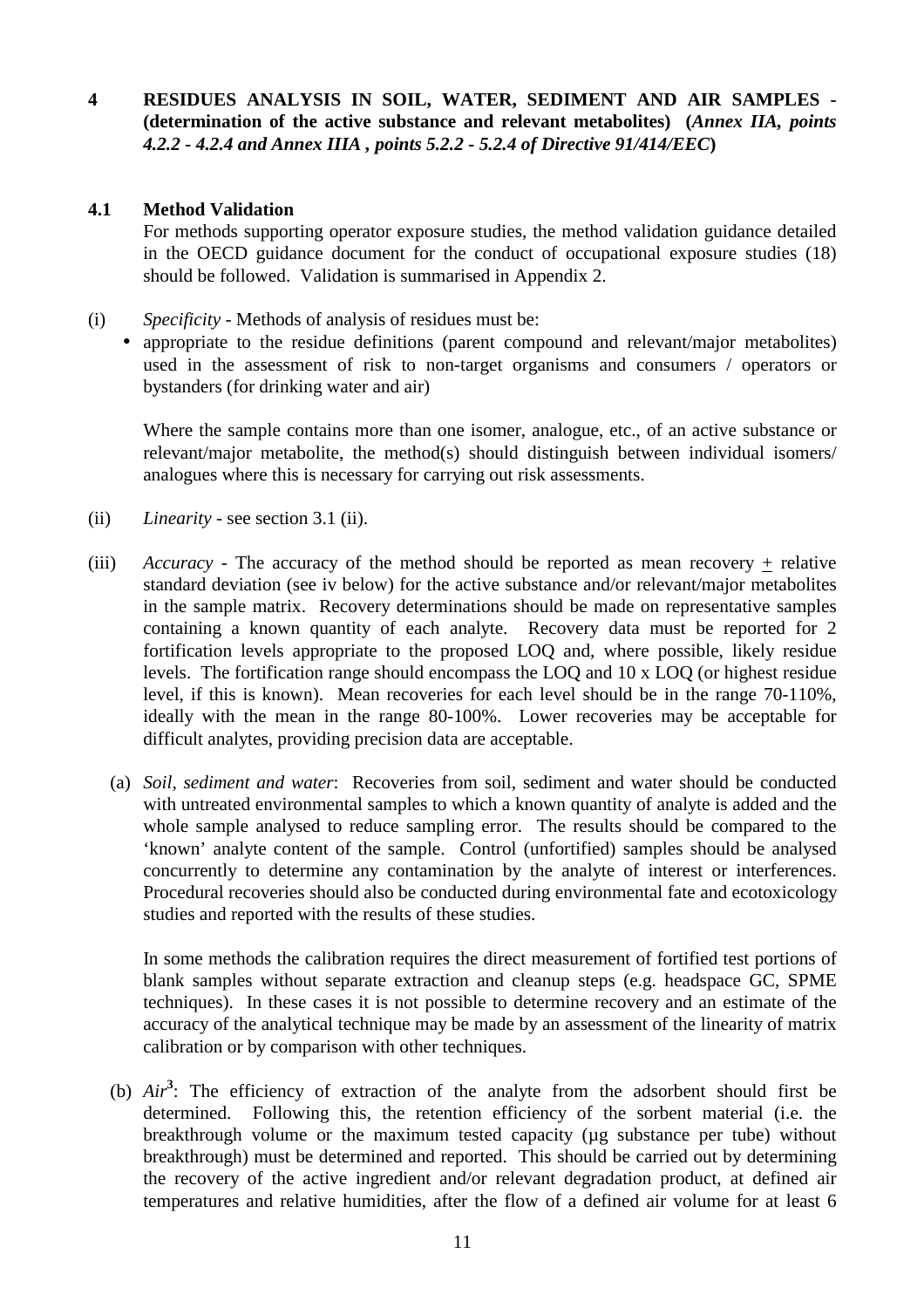hours (19). Recovery from air should be reported as % of nominal concentration in air  $(mg/m<sup>3</sup>)$ .

The above tests should cover conditions comparable to those in studies where the methodology may be used. In optimising flow rate, consideration should be given to expected levels in air, retention of analyte and time period required for sampling replicates (18). Typical flow rates are 1-4 litres/minute. Further information may be found in references 18 and 19.

- (iv) *Precision* The precision of the method must be reported as repeatability of recovery at each fortification level (see iii above) and the overall relative standard deviation (RSD) must also be reported. Five determinations should be made at each fortification level. In general the RSD should be < 20% per level. In certain justified cases higher variability may be accepted.
- (v) *LOQ* Methods must be validated at the LOQ. Blank values (procedural blanks and untreated samples) should not exceed 30% of the LOQ. If this is exceeded, detailed justification is required. For pre-registration methods, the required level of sensitivity should be determined on a case by case basis dependent on the required data to be generated. However consideration should be given to the required sensitivity criteria for a method designated for post-registration monitoring, as detailed below:
	- (a) *Soil and sediment*: The proposed LOQ should not exceed 0.05 mg/kg. If the phytotoxic concentration in soil for sensitive crops  $(ED_{10}$  or NOEL, Directive 93/71/EC, ref. 20) or the toxic concentration for non target organisms (NOEL or  $LC_{50}$ ) is lower than 0.05 mg/kg, the LOQ must be  $\lt$  the ED<sub>10</sub>, NOEL or LC<sub>50</sub> concentration in soil/sediment.
	- (b) *Water*: The proposed LOQ should not exceed 0.1 µg/l for drinking water (Directive 96/46 EC, ref.1) and should take into account the lowest endpoint from aquatic toxicity studies (Directive 96/12/EC, ref. 21), or, where relevant, the lowest phytotoxic level**.** The LOQ for surface water must be less than the lowest chronic NOEC for either fish or Daphnia or the  $EC_{50}$  for algae. If no chronic data are available, the LOQ must be less than the lowest acute  $EC/LC_{50}$  for fish or Daphnia.
	- (c) *Air***<sup>3</sup>** : The proposed LOQ should take into account relevant human and ecotoxicologicalbased limit values or exposure levels. It is recommended that the LOQ is sufficient to quantify exposures well below the NOEL divided by an appropriate safety factor (18).

#### **4.2 Confirmation of analyte identification** See section 3.2.

#### **4.3 Non-specific methods** See section 3.3.

**<sup>3</sup>** It should be noted that methods for air analysis must be available for determining both particle associated and gaseous residues. Consideration should be given to spray drift, dusts, vapour emission etc., potentially creating relevant exposures for aquatic systems, non-target plants, organisms, operators, workers and bystanders.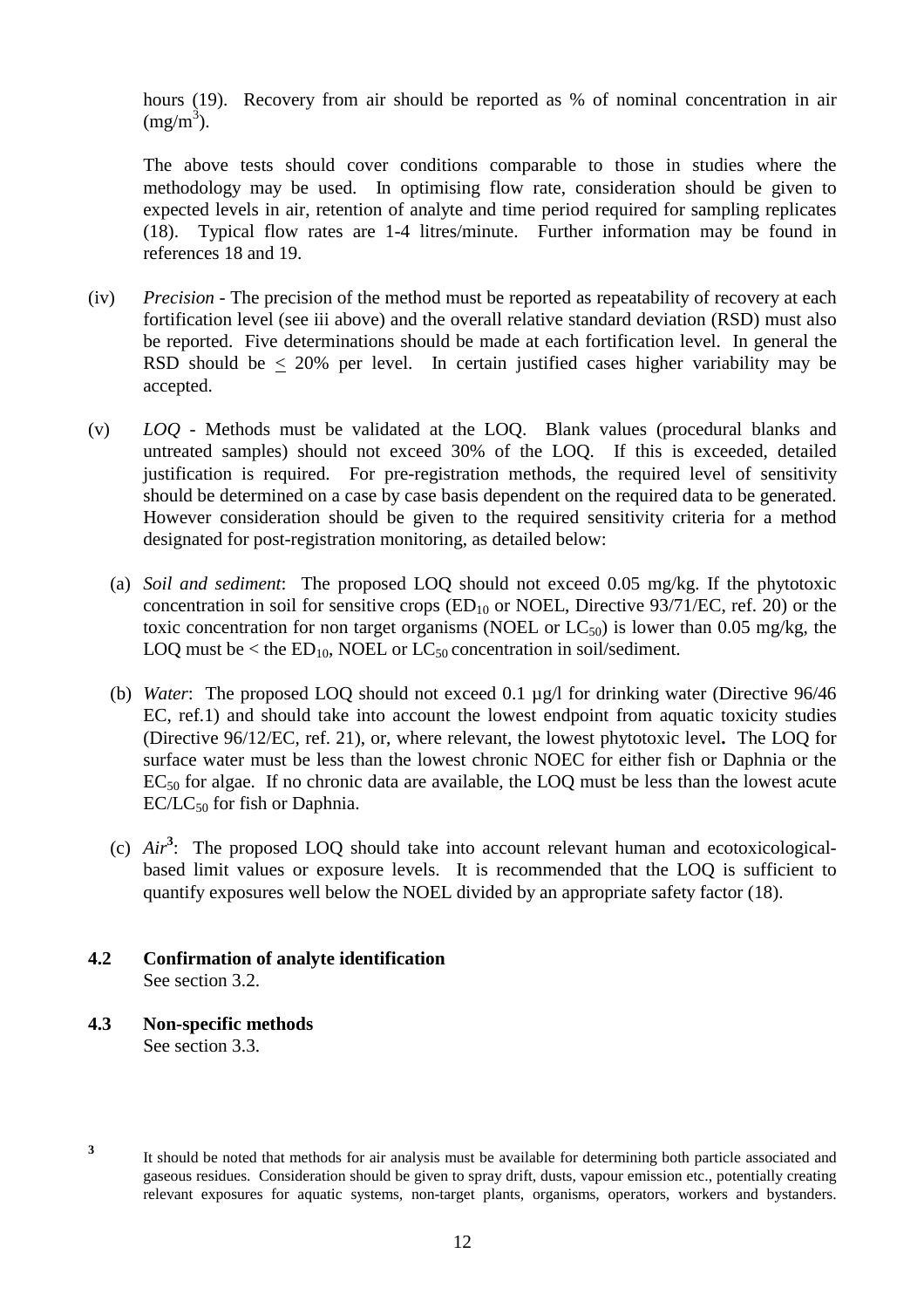Analytical methods may also be required for active substances with low vapour pressures. Non-submission of methods must be justified.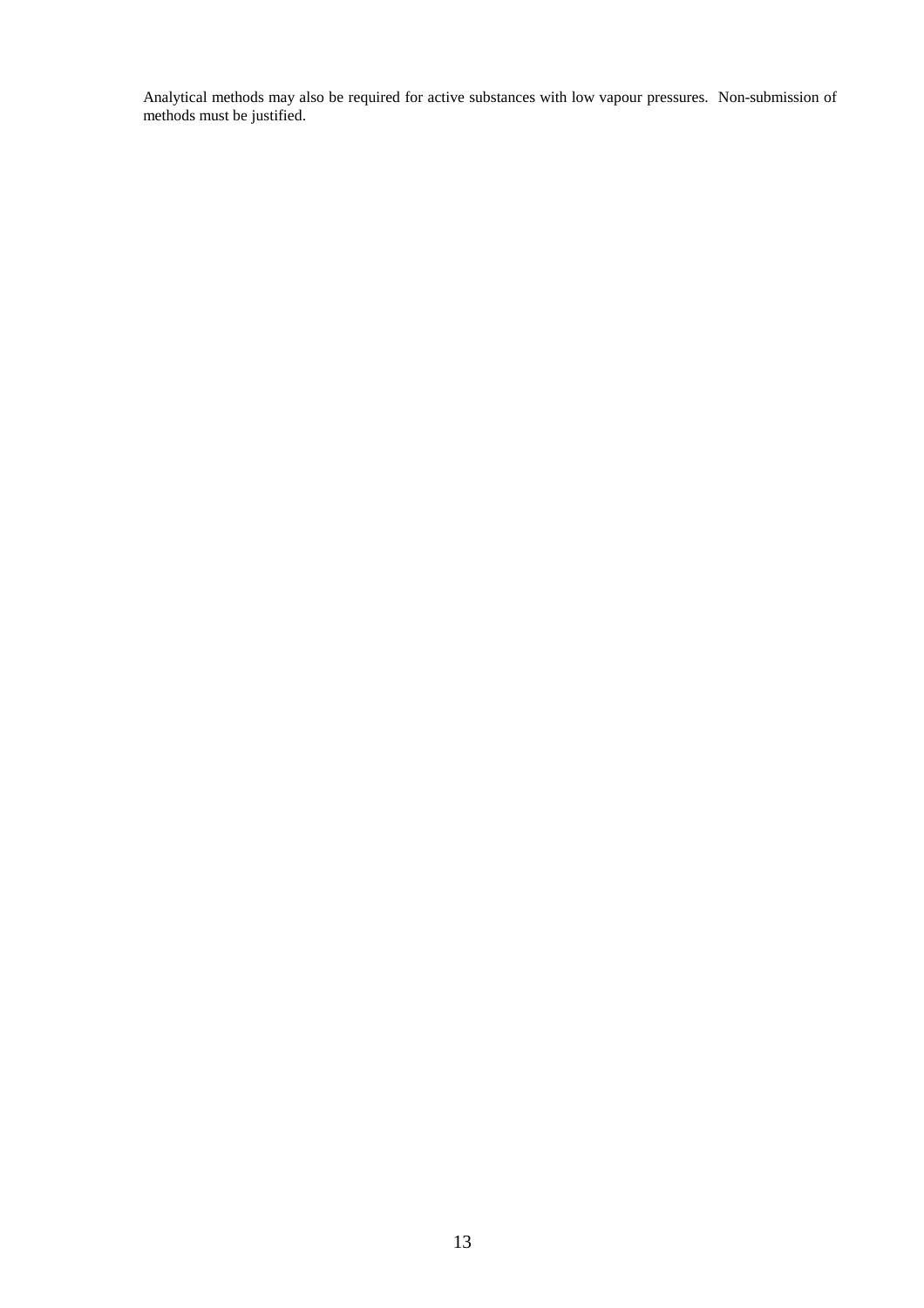#### **5 RESIDUES ANALYSIS IN BODY FLUIDS AND TISSUES - (determination of the active substance and relevant metabolites) (***Annex IIA, point 4.2.5 and Annex IIIA , point 5.2.5 of Directive 91/414/EEC***)**

Methods are required where the active substance and/or relevant metabolite is classed as toxic or highly toxic. Methods developed for animal tissues (section 3) may be appropriate. For validation of methods for the determination of residues in body fluids and tissues, the following should be used where appropriate:

- blood
- urine
- muscle and liver (if not investigated under section 3)

#### **5.1 Method Validation**

For methods supporting operator exposure studies, the method validation guidance detailed in the OECD guidance document for the conduct of occupational exposure studies (18) should be followed. Validation is summarised in Appendix 2.

- (i) *Specificity* Methods of analysis of residues must be:
	- appropriate to the residue definition used in the assessment of risk to consumers / operators or bystanders.

The method must be capable of determining the a.s. and/or relevant metabolites in the presence of the sample matrix. Where the sample contains more than one isomer, analogue, etc., of an active substance or relevant metabolite, the method(s) should distinguish between individual isomers/ analogues where this is necessary for carrying out risk assessments.

- (ii) *Linearity* see section 3.1 (ii).
- (iii) *Accuracy* The accuracy of the method should be reported as mean recovery + relative standard deviation (see iv below) for the active substance and/or relevant metabolites in the sample matrix. Recovery determinations should be made on representative samples containing a known quantity of each analyte. Recovery data must be reported at the proposed LOQ.

Samples should be control (untreated/unexposed) samples to which a known quantity of analyte is added and the whole sample analysed to reduce sampling error. The results should be compared to the 'known' analyte content of the sample. Mean recoveries for each level should be in the range 70-110%, ideally with the mean in the range 80-100%. Control (unfortified) samples should be analysed concurrently to determine any contamination by the analyte of interest or interferences. Lower recoveries may be acceptable for difficult analytes, providing precision data are acceptable. In some methods the calibration requires the direct measurement of fortified test portions of blank samples without separate extraction and cleanup steps (e.g. headspace GC, SPME techniques). In these cases it is not possible to determine recovery and an estimate of the accuracy of the analytical technique may be made by an assessment of the linearity of matrix calibration or by comparison with other techniques.

(iv) *Precision* - The precision of the method must be reported as repeatability of recovery at each fortification level (if more than one fortification level is used, see iii above) and the overall relative standard deviation (RSD) must also be reported. Five determinations should be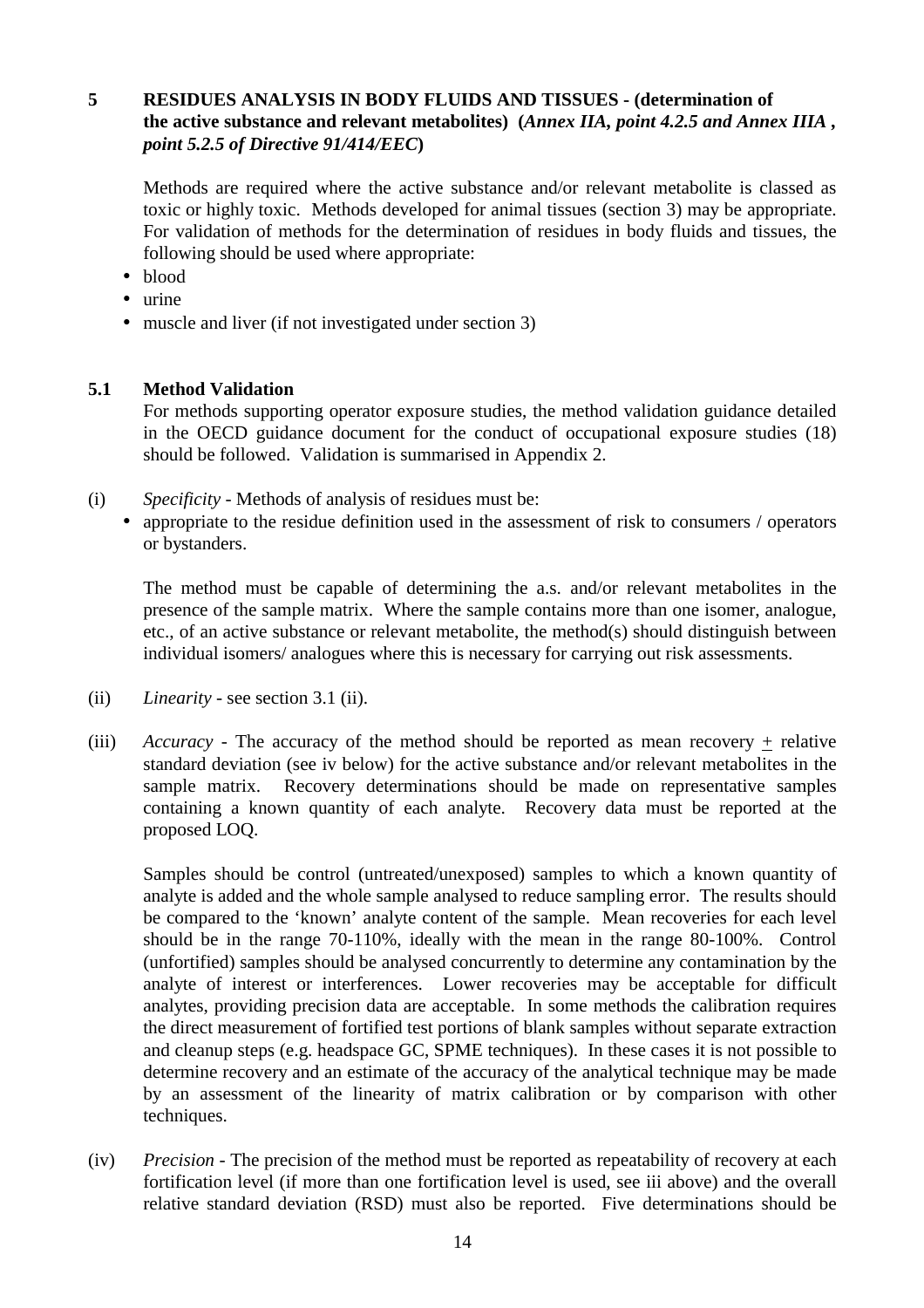made at each fortification level. In general the RSD should be  $\leq$  20% per level. In certain justified cases higher variability may be accepted.

(v)Methods must be validated at the proposed LOQ. Blank values (procedural blanks and untreated samples) should not exceed 30% of the LOQ. The necessary LOQ will depend on the toxicological endpoint of interest. It is recommended that the LOQ is sufficient to quantify exposures well below the NOEL divided by an appropriate safety factor (18).

#### **5.2 Confirmation of identification** See section 3.2.

#### **5.3 Non-specific methods** See section 3.3.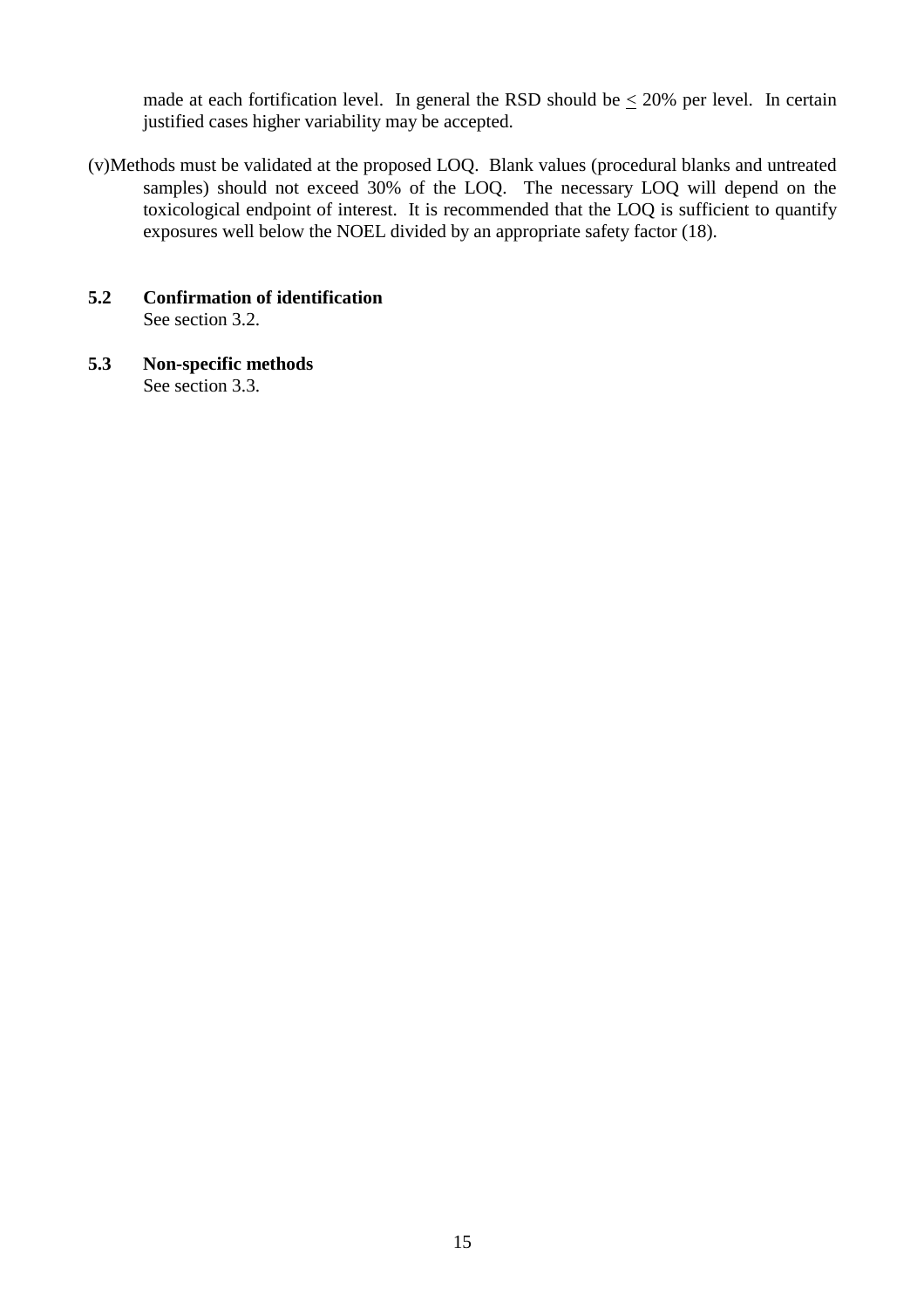#### **6 IMMUNOLOGICAL METHODS OF ANALYSIS**

In principle the use of immunoassay methodology for residue trial analysis is acceptable, providing the method has been adequately validated. However, the use of such methods in place of conventional analytical techniques must be fully justified. It is recognised that, whilst immunological methods may be highly selective and therefore useful screening tools, they are not very specific techniques. Their use in the context of residue trials is acceptable as, in principal, the source of the analyte(s) is known. There are some important points to be aware of in the use of immunological methods. Requirements are discussed below.

#### **6.1 Method description**

The guidelines described in section 1.5 should be followed. Presentation of chromatograms is not relevant, however examples of representative data, e.g. standard calibration curve, must be submitted. Full descriptions of the following are required:

- The principle of the test
- The commercial test kit, or antibody source and production and hapten synthesis (see 6.2 (i) below)
- Details of all reaction steps in the method.

#### **6.2 Method validation**

Validation must be performed for each relevant sample matrix.

(i) *Specificity* - The specificity of the method must be addressed and reported. The method must be appropriate to the residue definition.

Prior to the process of antibody production, the antigen carrier (e.g. protein) is derivatised with a chemical similar to or derived from the analyte in such a way as to present characteristic parts of the analyte structure as antigens (hapten synthesis). The orientation of the antigen in respect to the carrier surface is important in determining the antibody's ability to differentiate between substances structurally related to the analyte. If the unbound part of the molecule is identical to that of other molecules present, such as other structurally-related pesticides, impurities or metabolites, the antibodies will bind to (cross-react with) these compounds or the target analyte.

Cross reactivities of multi-analytes (for a multi-compound residue definition) and potentially interfering compounds must be determined. Cross reactivities of the potential interfering compound should be expressed in comparison to that of the target analyte (e.g. the ratio of concentrations yielding a defined test response. For a multi-analyte determination (e.g. analysis of both parent and relevant metabolites together) the ratio of cross-reactivities should be such that an acceptable level of accuracy is obtained for the whole determination. For this, the cross reactivities must either be known or shown to be additive. Consideration must be given to potential cross-reactivities with all structurally-related compounds and a representative sample of other pesticides. For multi-analyte determinations a representative antigen conjugate should be used to coat the microtitre plates or equivalent in the test.

(ii) *Matrix effects* - For individual sample matrices, effects may be different for different pesticides or antibodies. Therefore the effect of the sample matrix on the performance of the test must be addressed.

Extraction solvents should be suitable and not cause significant interference (i.e. suppression of binding) at the concentrations used. Water miscible solvents are usually essential. The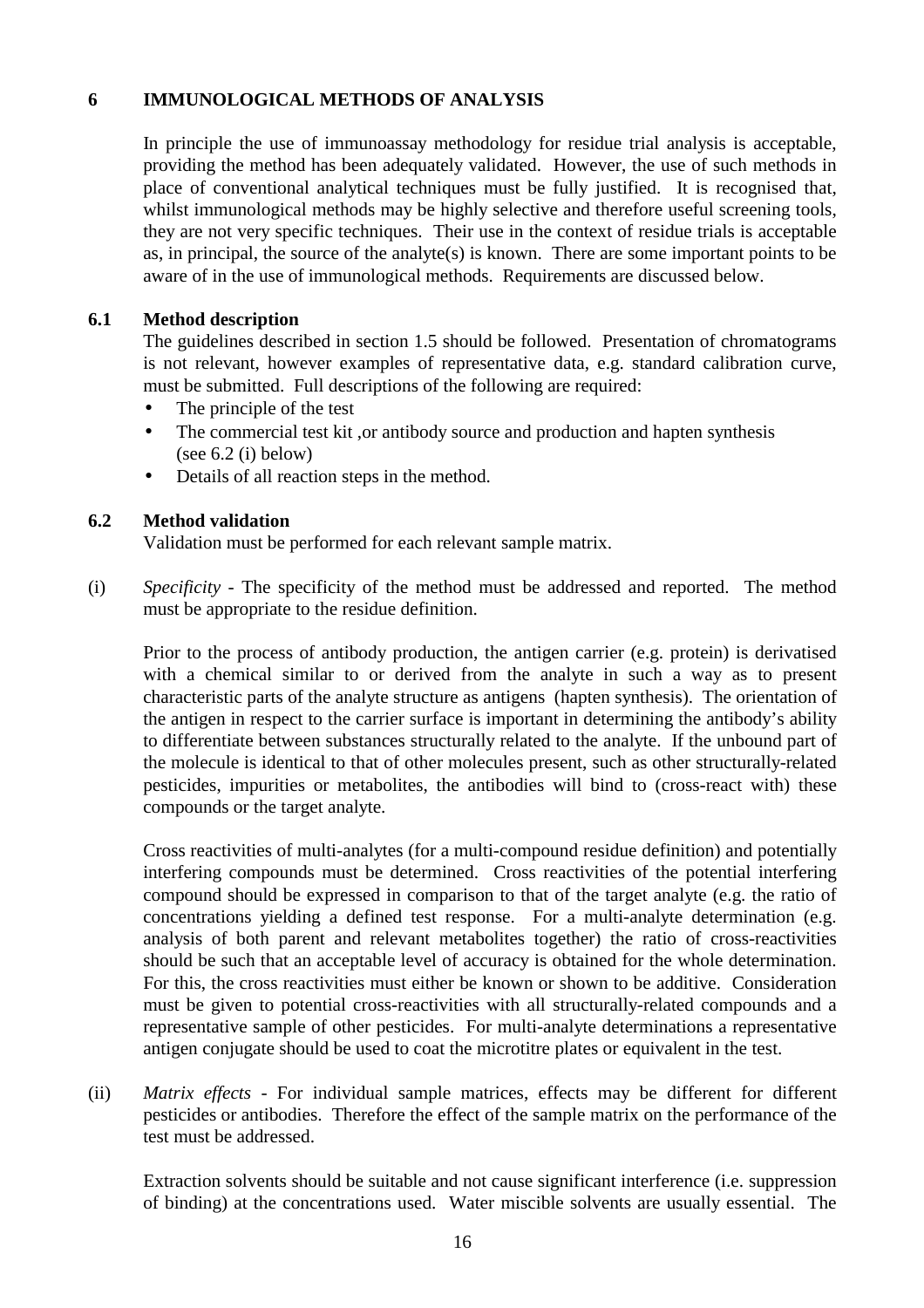matrix may have an effect on the LOQ, causing either a loss of sensitivity or in some cases higher sensitivity, where matrix components may shield solvent effects (22).

(iii) *Quantification procedures* - The general principles for quantification procedures described in section 1.5 should be followed. If matrix effects are experienced, calibration standards should be generated using fortified control sample matrix. For multi-analyte determinations the absorbance versus concentration standard curve should be generated using a similar analyte ratio as may be reasonably expected to occur in the samples, as the cross-reactivities of component analytes will differ.

All calculations and transformations of the data must be clearly reported and included in the validation of the method as a whole. Where a non-linear concentration-response curve is produced, a variety of data transformations may be carried out. However it is preferable to work within the linear part of the log-transformed calibration curve, as validation of the results becomes more difficult as the complexity of the mathematical transformation increases (23). Therefore there are distinct advantages in keeping the transformation simple. Some transformations may alter the data such that assay variability (precision) may be compressed or increased. Logit transformations, which linearly transform the response in the tail ends of the sigmoidal standard curve, do not necessarily take account of the inherent reduced precision at these tail ends (23).

(iv) *Accuracy* - The general principles for assessing method accuracy are as described in sections 3.1 (iii) and 4.1 (iii). Accuracy may be assessed using fortification experiments or by using samples containing incurred residues and comparing results with those from a conventional analytical technique (see also section 6.3) for which acceptable accuracy has been demonstrated. Statistical comparison of data generated with the immunological and conventional methods may be carried out using a paired T-test (24). Any discrepancies in accuracy should be justified. Mean recoveries for each level should be in the range 70- 110%, ideally with the mean in the range 80-100%. For samples that may be analysed directly (e.g. milk, water, blood, wine) where it is not possible to determine recovery, an estimate of the accuracy of the analytical technique may be made by an assessment of the linearity of matrix calibration or by comparison with other techniques.

For multi-analyte determinations appropriate to the residue definition, the ratio of species in the fortification mixture should reflect that expected in samples and in the calibration mixture. The efficiency of any associated extraction procedures should be determined and reported.

(v) *Precision* - Precision should be reported as described in sections 3.1 (iv), 4.1 (iv) and 5.1 (iv). All standards and samples should be run under exactly the same conditions. Assessment of method precision should encompass the factors discussed below.

A number of factors may adversely affect the precision of an immunoassay, including drift in absorbance-measuring equipment, inhomogeneity of analyte distribution in sub-samples, reagent instability, unevenness of coating, inadequate temperature stability/distribution and operator error (22, 25). The enzyme reaction step of enzyme-linked immunoassays is normally conducted in non-equilibrium conditions, therefore the timing of the incubation step is important. The step-wise addition of reagents may lead to some samples being incubated for longer than others, causing assay drift.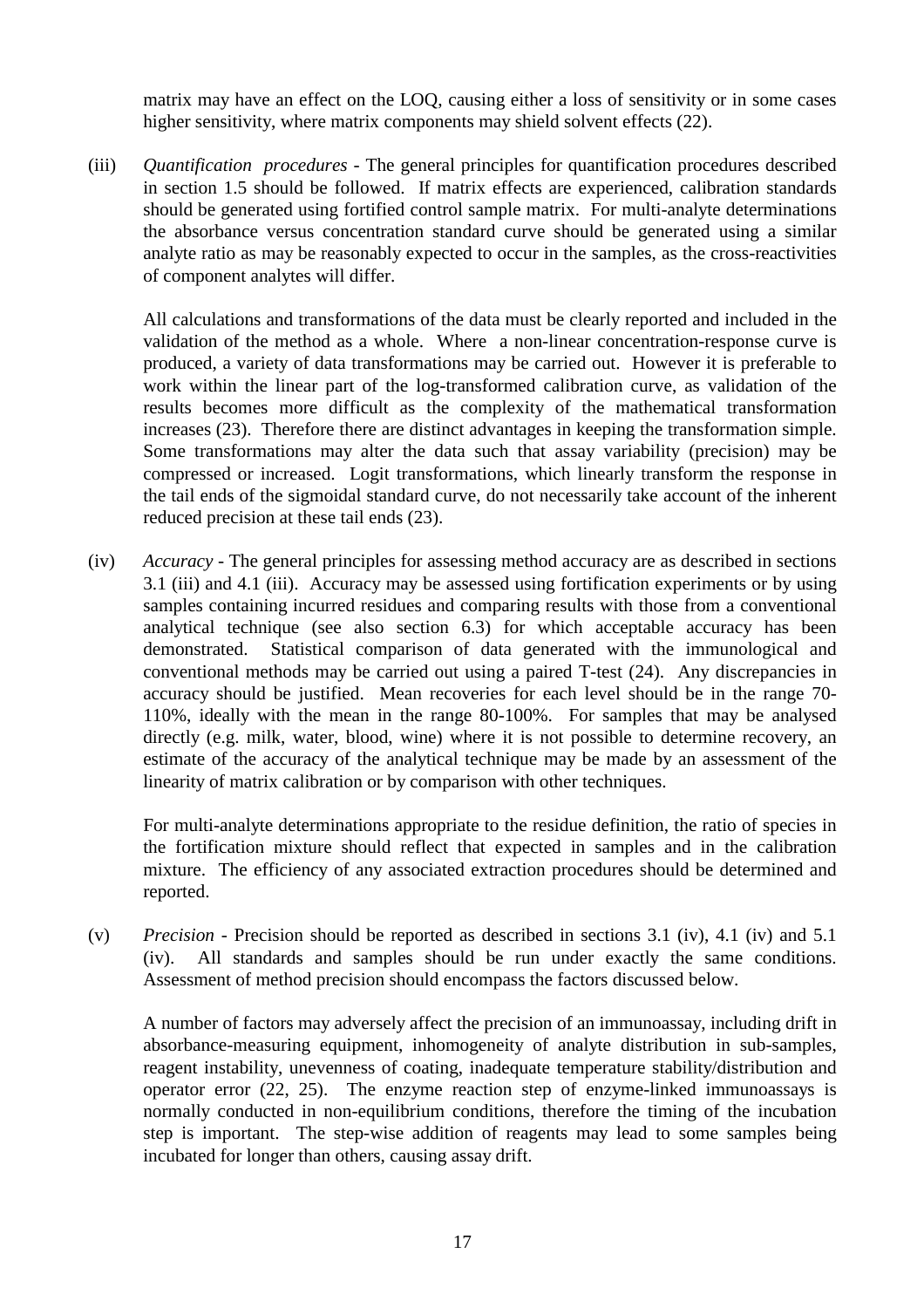- (vi) *LOQ* Methods must be validated at the proposed LOQ, see sections 3.1(v), 4.1(v) and 5.1(v). It is important with immunoassays to determine both the minimum and maximum LOQs. Limits of detection for immunoassays have been determined in a number of ways (23):
	- by determining a minimum "inhibition" test value (the preferred method).
	- by determining the standard deviation around the blank and applying a multiplication factor to this.
	- by visual inspection.

Statistical methods for calculating the limit of detection are discussed in reference (23).

#### **6.3 Confirmation of analyte identification**

The principles discussed in section 3.2 apply. For method development purposes, a nonimmunological confirmatory method is required for the unequivocal identification and quantification of analytes. This should be conducted on a statistically representative**<sup>4</sup>** number of both positive and negative samples of each type of sample analysed. For the analysis of residue trials samples where the application history is known, analyte confirmation is only required for the highest and lowest residues found in each type of sample. However, analyte identity and quantity should be confirmed in any samples containing toxicologically or environmentally significant levels. Correlation data ( correlation coefficients), demonstrating comparable performance between the immunoassay and conventional methods must be reported.

Where immunochemical methods are used for biological pesticides which may not be amenable to analysis by a conventional technique such as LC or GC, confirmation may be attained by using a second non-chromatographic method where this is available.

**4** 5 validation samples and a minimum of 5 residue trial/ environmental samples.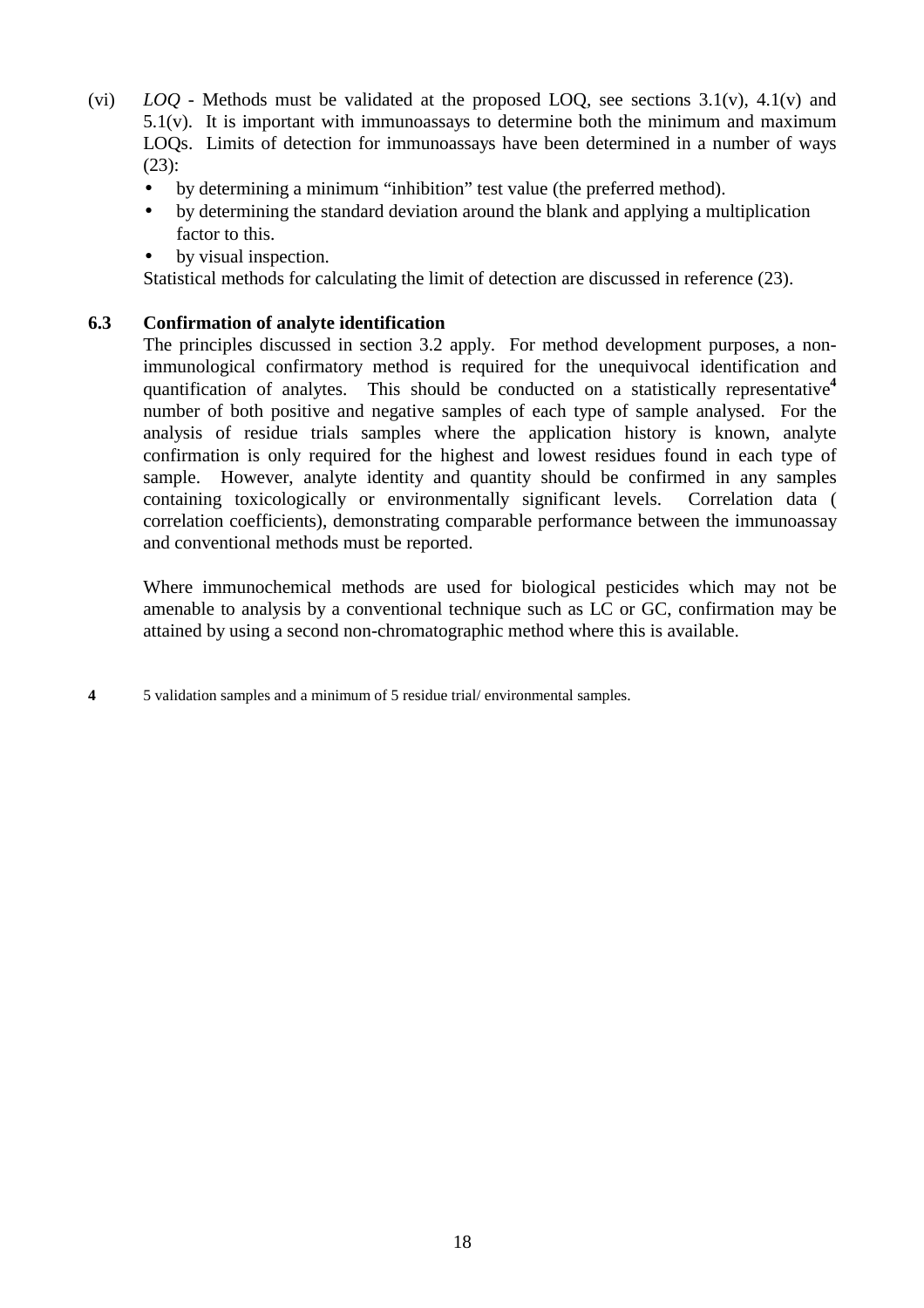#### **7 REFERENCES**

- [1] Directive 96/46/EC, published in the Official Journal on 23.8.96. HMSO Publications, London, UK.
- [2] Commission document 7109/VI/94 rev. 6 cl, 14.7.95.
- [3] Commission document 7017/VI/95 rev. 4, 10.6.96.
- [4] FAO. *Guidance on producing pesticide residues data from supervised trials*. 1990. FAO Rome, Italy.
- [5] Draft Commission working document 1607/VI/97. *Guidelines for the generation of data concerning residues as provided in Annex IIA (6) and Annex IIIA (8) of Directive 91/414/EEC concerning the placing of plant protection products on the market*.
- [6] Directive 90/642/EEC, published in the Official Journal on 14.12.90. HMSO Publications, London, UK.
- [7] Directive 79/700/EEC, published in the Official Journal on 15.8.79. HMSO Publications, London, UK.
- [8] Joint FAO/WHO Food Standards Programme CODEX Alimentarius Commission. CODEX Alimentarius volume 2 - *Pesticide residues in food*. FAO/WHO. 1993. Rome, Italy.
- [9] Y. Iwata, J. B. Knaak, R. C. Spear, R. J. Foster. *Bull. Environ. Contam. Toxicol*. 1977. 18 649-655.
- [10] Lynch M.R., (Ed). *Procedures for assessing the environmental fate and ecotoxicity of pesticides*. 1995. Society of Environmental Toxicology and Chemistry - Europe, Belgium (ISBN 90-5607-002-9).
- [11] Commission working document SANCO/825/00. *Guidance document on residue analytical methods* (post-registration).
- [12] Directive 96/68/EC, published in the Official Journal on 30.10.96. HMSO Publications, London, UK.
- [13] F. E. Grubbs, G. Beck. *Technometrics*. 1972. 14 847.
- [14] W. J. Dixon. *Ann. Math. Stat*. 1951. 22 68.
- [15] Directive 97/57/EC, published in the Official Journal on 22.9.97. HMSO Publications, London, UK.
- [16] Bicchi C., D'Amato A. and Orlandin M. *Journal of High Resolution Chromatography*. 1994. 17 335-338.
- [17] Bicchi C., D'Amato A. and Binello A. *Journal of High Resolution Chromatography*. 1996. 19 80-84.
- [18] Guidance document for the conduct of studies of occupational exposure to pesticides during agricultural application. OECD Environmental Health and Safety Publications. Series on testing and assessment. No. 9. 1997. OECD, Paris, France.
- [19] Blacha-Puller M., Goedicke J., Leist K.-H., Nolting H.-G., Pauluhn J., Pick D., Pfeil R., Riegner K and Siebers J. *Nachrichtenbl. Deut. Pflanzenschutzd.* 1994, 46 60-61.
- [20] Directive 93/71/EC, published in the Official Journal on 31.8.93. HMSO Publications, London, UK.
- [21] Directive 96/12/EC, published in the Official Journal on 15.3.96. HMSO Publications, London, UK.
- [22] Skerritt J.H. *In*: Kurtz D.A., Skerritt J.H. and Stanker L. (Eds) *New frontiers in Agrochemical Immunoassay*. 1995. AOAC International. USA..
- [23] Brady J.F. *In*: *Immunoanalysis of agrochemicals*. 1995. American Chemical Society. USA..
- [24] Miller J.C. and Miller J.N. *Statistics for analytical chemistry* (*2nd edition*). 1988. Ellis Horwood. London.
- [25] Hayes M.C., Dautlick J.X. and Herzog D.P. *In*: Kurtz D.A., Skerritt J.H. and Stanker L. (Eds) *New frontiers in Agrochemical Immunoassay*. 1995. AOAC International. USA.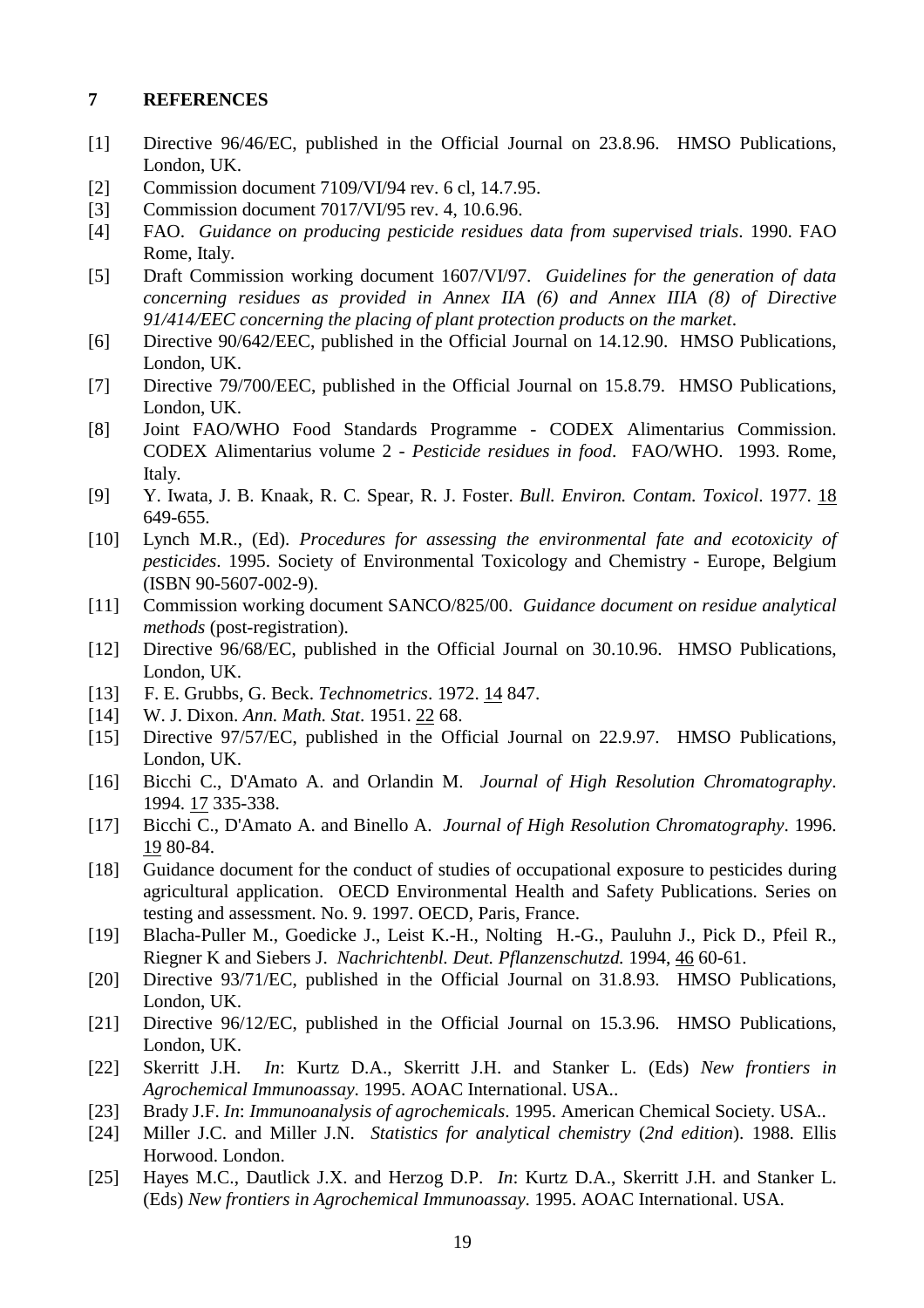- [26] Directive 95/36/EC, published in the Official Journal on 14.7.95. HMSO Publications, London, UK.
- [27] International Standard ISO 5725. *Precision of test methods Repeatability and reproducibility*. Reference number ISO 5725 - 1986 (E).
- [28] Draft Working Document: Guidance Document on Relevant metabolites. Version -October 1999 and any subsequent amendments. Prepared by the Netherlands, currently under consultation.

#### **Other useful references**

Tomlin C.D.S. (Ed). *The Pesticide Manual, 11th Edition*. 1997. British Crop protection Council. Farnham, UK.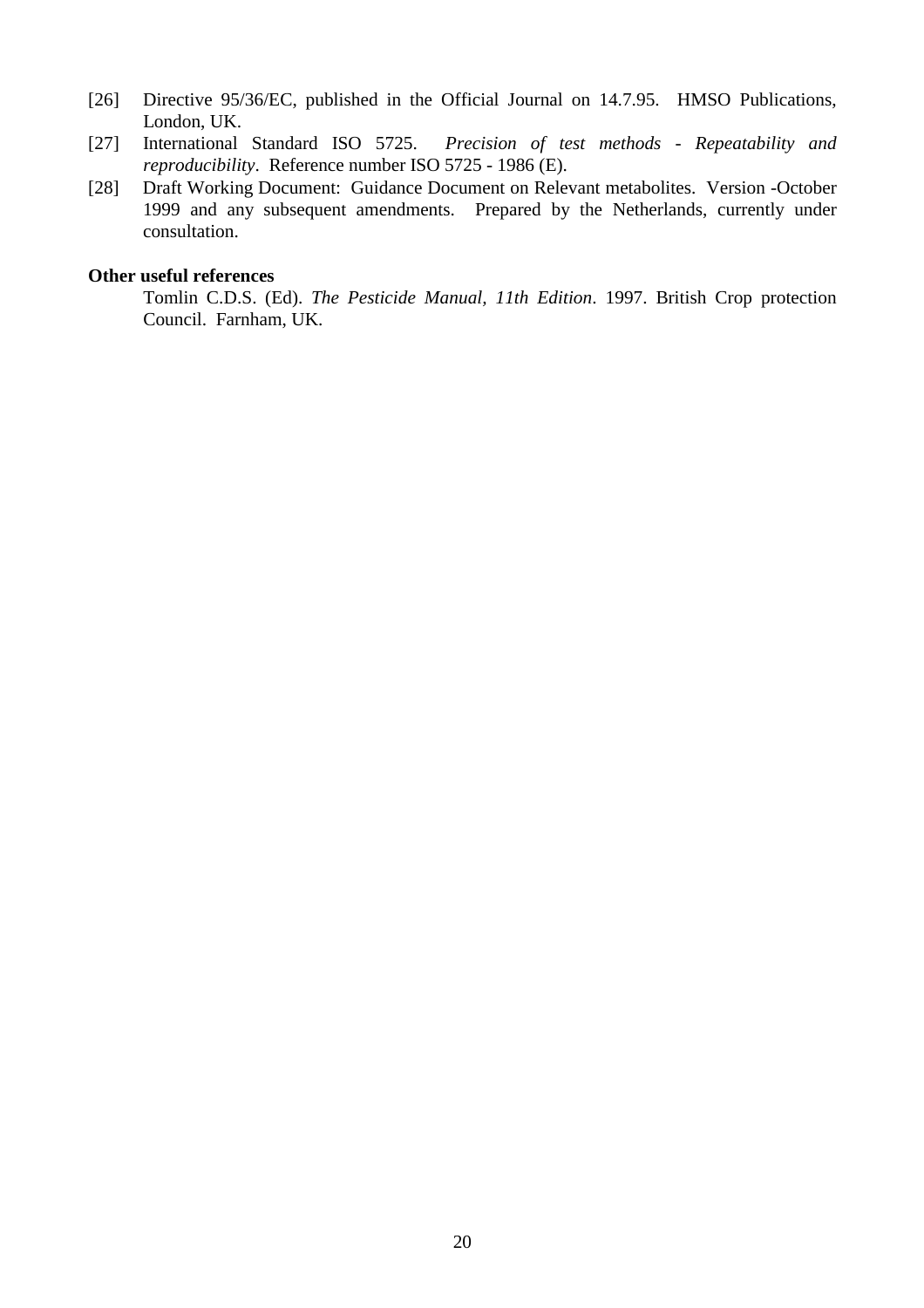# **Appendix 1**

### **1 GENERAL DEFINITIONS**

For this paper the following definitions apply, as detailed in Directive 96/46/EC:

| Impurities                                                 | Any component other than the pure active substance which is present in<br>the active substance as manufactured (including non-active isomers)<br>originating from the manufacturing process or from degradation during<br>storage.                                                                                                               |
|------------------------------------------------------------|--------------------------------------------------------------------------------------------------------------------------------------------------------------------------------------------------------------------------------------------------------------------------------------------------------------------------------------------------|
| Relevant impurities                                        | Impurities of toxicological and/or ecotoxicological or environmental<br>concern which are known, or can be expected, to occur in the active<br>substance as manufactured.                                                                                                                                                                        |
| Significant impurities                                     | Impurities with a content of $\geq 1$ g/kg in the active substance as<br>manufactured.                                                                                                                                                                                                                                                           |
| Metabolites                                                | Metabolites are considered to be products resulting from biological or<br>non-biological degradation or reaction of the active substance.                                                                                                                                                                                                        |
| Major                                                      | Metabolites representing $>10\%$ applied radioactivity at any time point                                                                                                                                                                                                                                                                         |
| environmental<br>metabolites                               | in.<br>radiolabelled balance studies (Directive 95/36/EC, ref. 26; Working<br>Guidance Document on Relevant metabolites, ref 28)                                                                                                                                                                                                                 |
| Relevant metabolites                                       | Metabolites of toxicological and/or ecotoxicological or environmental<br>concern (Working Guidance Document on Relevant metabolites, ref<br>28).                                                                                                                                                                                                 |
| Specificity                                                | The ability of a method to distinguish between the analyte being<br>measured and other substances, based upon sufficient characteristics of<br>the analyte as to make the results completely specific to the analyte,<br>irrespective of the characteristics of other materials present.                                                         |
| Linearity                                                  | The ability of a detection system, within a defined range, to produce an<br>acceptable linear correlation between the test results and the<br>concentration of analyte in the sample. Allowing for any transformation<br>of the data. The analyte concentration to be measured must be within<br>the dynamic range of the analytical instrument. |
| $Accuracy5$ (comprised)<br>of 'Trueness'<br>and precision) | The degree to which the determined (observed) value of analyte in a<br>sample corresponds to the accepted "reference" value.                                                                                                                                                                                                                     |
| Precision <sup>5</sup>                                     | The closeness of agreement between independent test results obtained<br>under prescribed conditions. A measure of random errors, which may<br>be expressed as repeatability and reproducibility.                                                                                                                                                 |
| Repeatability <sup>5</sup>                                 | The closeness of agreement between mutually independent test results<br>obtained with the same method on identical test material in the same<br>laboratory by the same operator using the same equipment within short                                                                                                                            |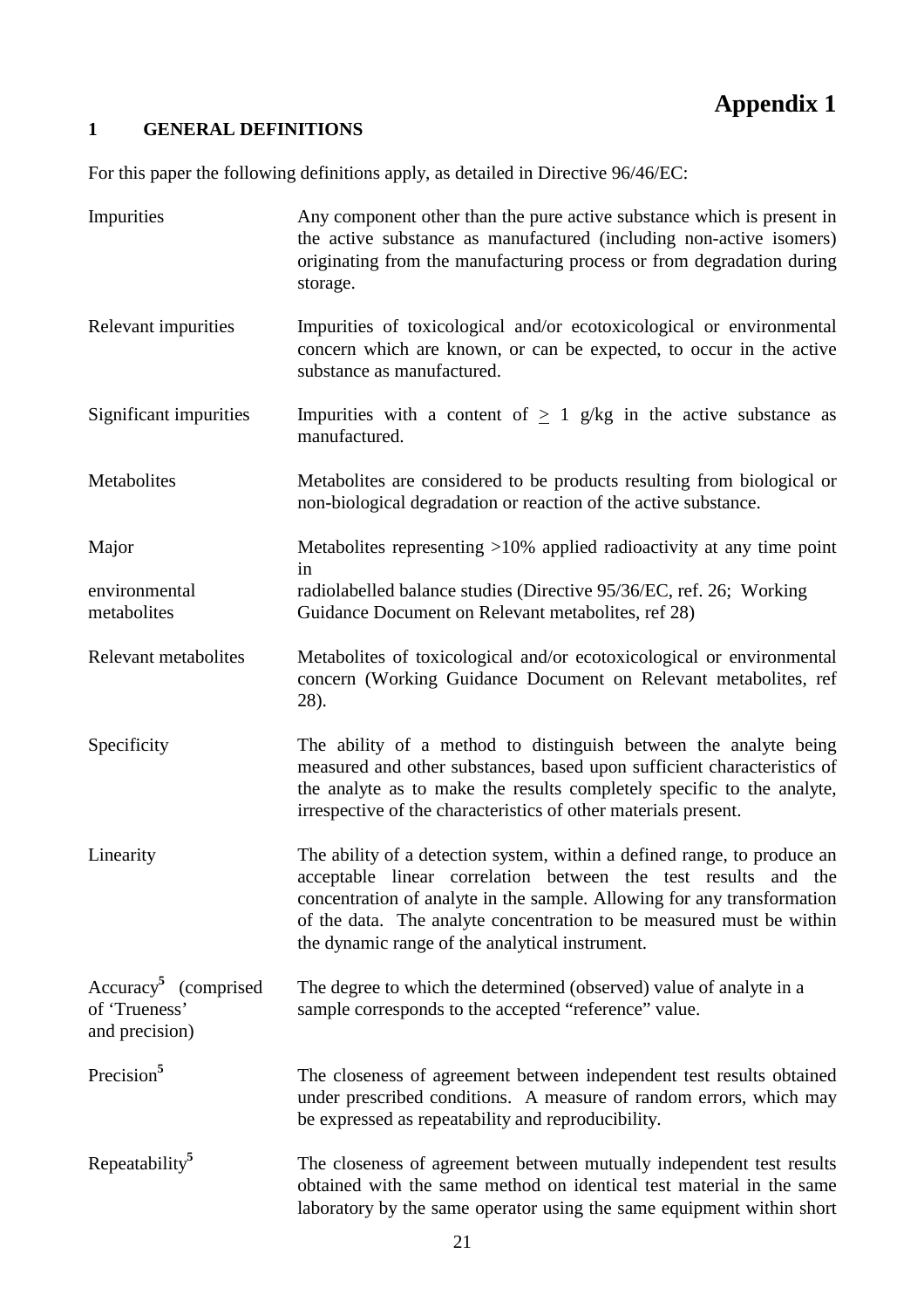|                                  | intervals of time. In the context of Directive 96/46/EC for residue<br>analysis and for practical purposes, this is determined from recoveries.                                                                                                                                                                                                                                                                           |
|----------------------------------|---------------------------------------------------------------------------------------------------------------------------------------------------------------------------------------------------------------------------------------------------------------------------------------------------------------------------------------------------------------------------------------------------------------------------|
| Reproducibility <sup>5,6</sup>   | In the context of Directive 96/46/EC for residue analysis, reliability of<br>the method during routine use. Determination of repeatability of<br>recovery by at least one laboratory which is independent from that<br>which initially validated the method.                                                                                                                                                              |
| Limit of quantification<br>(LOQ) | Defined as the lowest concentration tested, at which an<br>acceptable mean recovery (70-110%), with an acceptable RSD ( $\leq$ 20%),<br>is obtained (also referred to as the limit of determination (LOD) by<br>CODEX and in EU MRL legislation). The proposed LOQ should not<br>normally exceed 0.05 mg/kg (soil) and 0.1 µg/l (drinking water) and<br>should only be reported to two decimal places on the mg/kg scale. |
| Recovery                         | The amount measured as a percentage of the amount of active substance<br>or relevant metabolite originally added to a sample of the appropriate<br>matrix which contains either no detectable level of the analyte or a<br>known detectable level (not higher than 30% of the amount added).                                                                                                                              |

 $5$  These terms are defined in ISO 5725 (27)

The ISO 5725 definition is not considered practicable for residue analytical methods.

# **2 GLOSSARY OF TERMS**

| <b>AOAC</b>      | AOAC International (formerly the Association of Official Analytical |
|------------------|---------------------------------------------------------------------|
|                  | Chemists)                                                           |
| a.s.             | active substance                                                    |
| $\mathbf C$      | concentration                                                       |
| C.V.             | coefficient of variation                                            |
| <b>CODEX</b>     |                                                                     |
| <b>DAD</b>       | diode array detector                                                |
| $EC_{50}$        | effective concentration (50%)                                       |
| ED <sub>50</sub> | effective dose (50%)                                                |
| <b>FAO</b>       | Food and Agriculture Organisation of the United Nations             |
| GC               | gas chromatography                                                  |
| <b>GLP</b>       | good laboratory practice                                            |
| <b>HPLC</b>      | high performance liquid chromatography                              |
| IR               | infra-red (spectroscopy)                                            |
| kg               | kilogram                                                            |
| $\mathbf{l}$     | litre                                                               |
| LC               | liquid chromatography                                               |
| <b>LOEC</b>      | lowest observable effect concentration                              |
| $\mu$ g          | microgram                                                           |
| m                | metre                                                               |
| mg               | milligram                                                           |
| <b>MRL</b>       | maximum residue level                                               |
| <b>MS</b>        | mass spectrometry                                                   |
| <b>NMR</b>       | nuclear magnetic resonance (spectroscopy)                           |
| <b>NOEL</b>      | no observed effect level                                            |
|                  |                                                                     |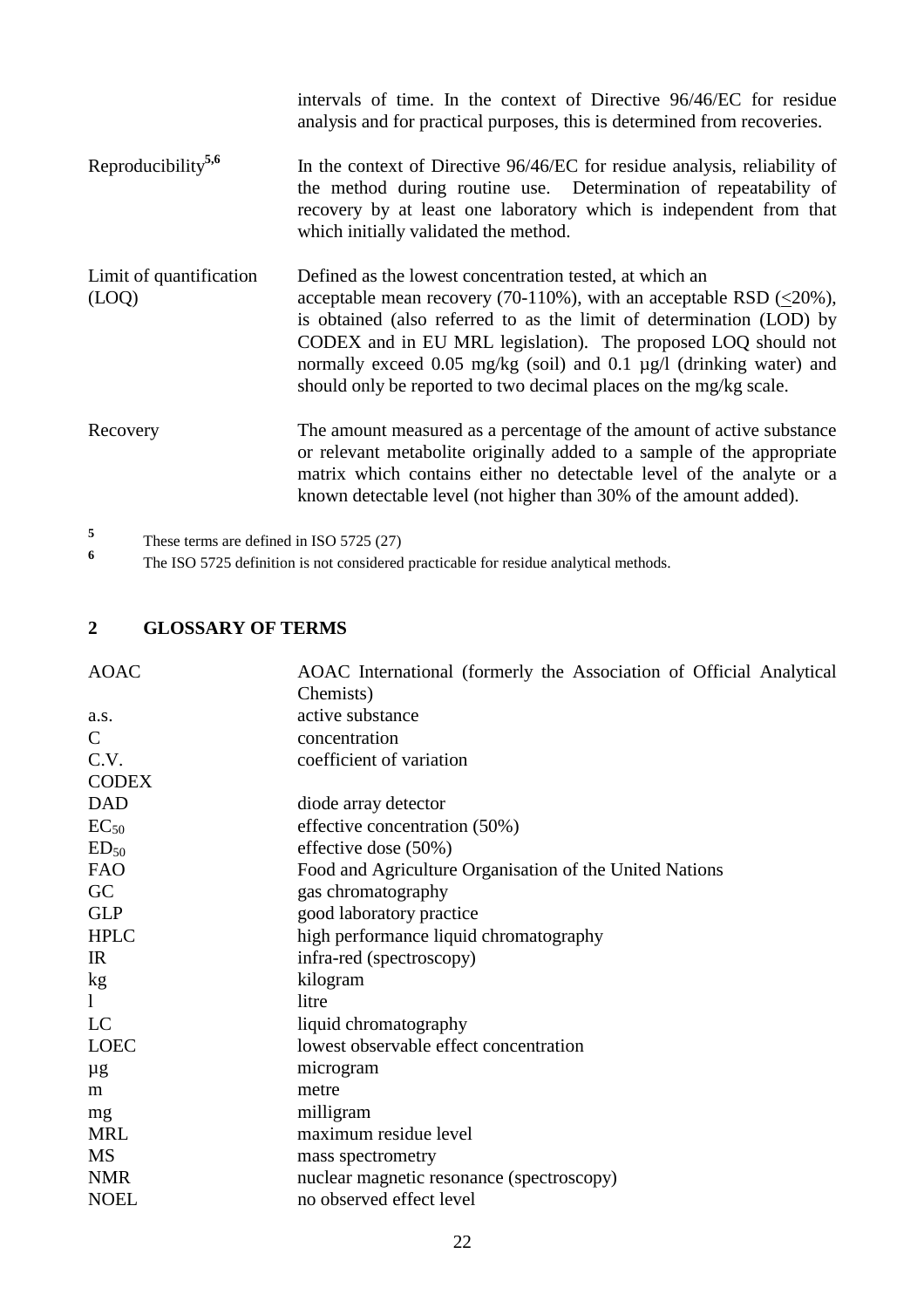| <b>RSD</b> | relative standard deviation              |
|------------|------------------------------------------|
| <b>IIV</b> | ultra-violet (spectroscopy or detection) |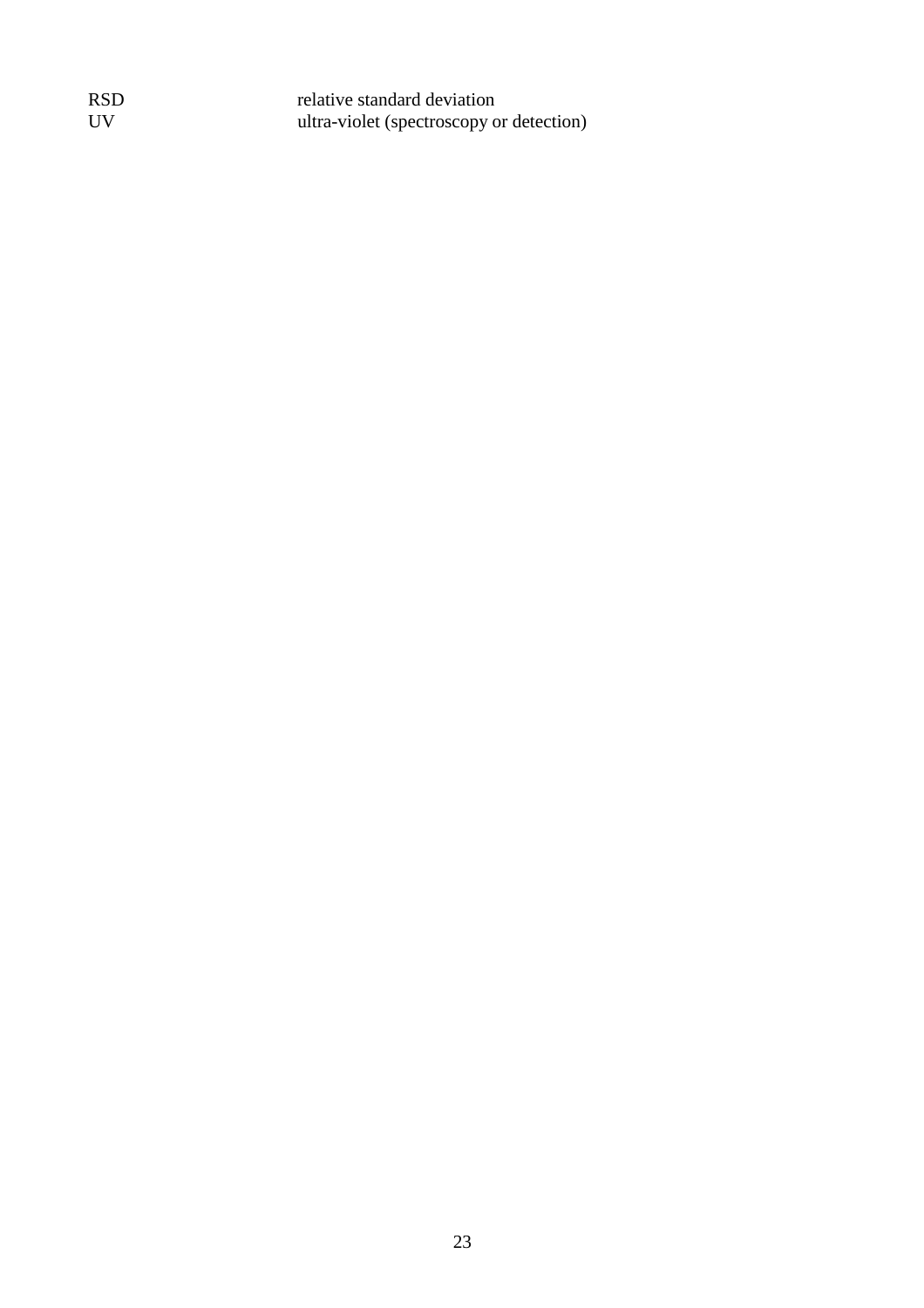## **Appendix 2 SUMMARY OF REQUIRED VALIDATION DATA**

| <b>Sample</b>                                                                                                                                                  | <b>Analyte consideration</b>             | <b>Accuracy</b>                                                                                                                                                                                                                                            | Precision<br>$(% \mathbf{RSD})$                     | LOQ                   | <b>Linearity</b>                                                                                                                                                                                                                                                          | <b>Interference</b>                                    | <b>Specificity</b>               | Confirmatory<br>analysis                                                                                     |
|----------------------------------------------------------------------------------------------------------------------------------------------------------------|------------------------------------------|------------------------------------------------------------------------------------------------------------------------------------------------------------------------------------------------------------------------------------------------------------|-----------------------------------------------------|-----------------------|---------------------------------------------------------------------------------------------------------------------------------------------------------------------------------------------------------------------------------------------------------------------------|--------------------------------------------------------|----------------------------------|--------------------------------------------------------------------------------------------------------------|
| Plants, plant<br>products,<br>foodstuffs (of<br>plant and animal<br>origin) and<br>feedingstuffs $^{1, 2}$                                                     | Active substance<br>Relevant metabolites | Determinations (mean $\pm$ %<br>RSD) at 2 different<br>fortification levels<br>appropriate to the LOQ and<br>MRL or likely residue<br>levels.<br>2 controls.<br>Procedural recoveries with<br>residue trial samples.                                       | 5 determinations<br>at each<br>fortification level. |                       | Calibration appropriate to<br>nominal concentration range $\pm$<br>20% in relevant analytical<br>solutions.<br>• duplicate determinations at 3<br>concentrations, or<br>• single determinations at 5<br>concentrations.<br>Matrix-matched standards where<br>appropriate. | The control<br>value must be<br>$<$ 30% of the<br>LOQ. |                                  | Not required<br>where primary<br>method is<br>shown to be<br>specific to the<br>analyte $(s)$ of<br>interest |
| Section reference                                                                                                                                              |                                          | $3.1$ (iii)                                                                                                                                                                                                                                                | $3.1$ (iv)                                          | 3.1(y)                | $3.1$ (ii)                                                                                                                                                                                                                                                                |                                                        | 3.1(i)                           | 3.2                                                                                                          |
| Methods<br>supporting<br>operator/worker<br>exposure<br>studies <sup>3</sup> .<br>E.g. dislogeable<br>residues;<br>environmental<br>and biological<br>samples. | Active substance<br>Relevant metabolites | Determinations (mean $+$ %<br>RSD) at 2 different<br>fortification levels<br>appropriate to the LOQ, 10x<br>LOQ or likely residue<br>levels.<br>1 control.<br>Acceptable accuracy range<br>70-110%.<br>Procedural recoveries with<br>experimental samples. | 7 determinations<br>at each<br>fortification level. |                       | Calibration appropriate to<br>expected values from field<br>studies.<br>• duplicate determinations at 3<br>concentrations, or<br>• single determinations at 5<br>concentrations.<br>Matrix-matched standards where<br>appropriate.                                        | The control<br>value must be<br>$<$ 30% of the<br>LOQ  |                                  | Not required<br>where primary<br>method is<br>shown to be<br>specific to the<br>analyte $(s)$ of<br>interest |
| Section reference                                                                                                                                              |                                          | 3.4, 4.1, 5.1                                                                                                                                                                                                                                              | 3.4, 4.1, 5.1                                       | 3.4, 3.1,<br>4.1, 5.1 | 3.1, 3.4, 4.1, 5.1                                                                                                                                                                                                                                                        | 3.1 (v), 4.1<br>(v), 5.1 (v)                           | $3.1$ (i), $4.1$<br>(i), 5.1 (i) | 3.2, 4.2, 5.2                                                                                                |

Continued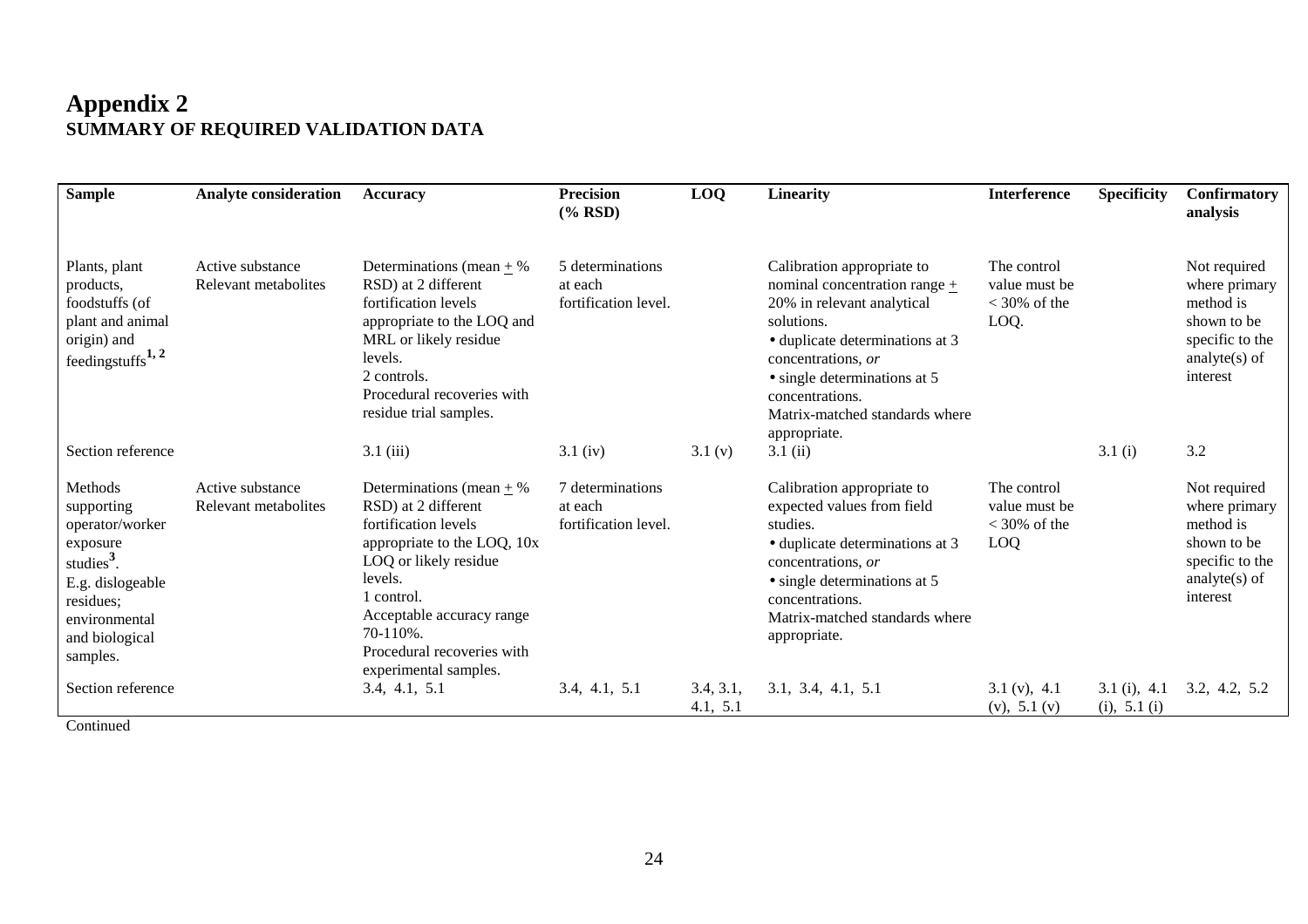## **SUMMARY OF REQUIRED VALIDATION DATA continued**

| Soil<br>Section reference | Active substance<br>Relevant/major<br>metabolites | Determinations (mean $\pm$ %<br>RSD) at 2 different<br>fortification levels<br>appropriate to the LOQ and<br>likely residue levels. Range<br>to encompass LOQ - 10x<br>LOQ.<br>2 controls.<br>Procedural recoveries with<br>experimental samples.<br>$4.1$ (iii) (a) | 5 determinations<br>at each<br>fortification level.<br>$4.1$ (iv) | 4.1 $(v)$<br>(a) | Calibration appropriate to<br>nominal concentration range $\pm$<br>20% in relevant analytical<br>solutions.<br>• duplicate determinations at 3<br>concentrations, or<br>• single determinations at 5<br>concentrations.<br>Matrix-matched standards where<br>appropriate.<br>$4.1$ (ii) | The control<br>value must be<br>$<$ 30% of the<br>LOQ | 4.1(i) | Not required<br>where primary<br>method is<br>shown to be<br>specific to the<br>analyte $(s)$ of<br>interest<br>4.2 |
|---------------------------|---------------------------------------------------|----------------------------------------------------------------------------------------------------------------------------------------------------------------------------------------------------------------------------------------------------------------------|-------------------------------------------------------------------|------------------|-----------------------------------------------------------------------------------------------------------------------------------------------------------------------------------------------------------------------------------------------------------------------------------------|-------------------------------------------------------|--------|---------------------------------------------------------------------------------------------------------------------|
| Water                     | Active substance<br>Relevant/major<br>metabolites | Determinations (mean $\pm$ %<br>RSD) at 2 different<br>fortification levels<br>appropriate to the LOQ and<br>likely residue levels. Range<br>to encompass LOQ - 10x<br>LOQ.<br>2 controls.<br>Procedural recoveries with<br>experimental samples.                    | 5 determinations<br>at each<br>fortification level.               |                  | Calibration appropriate to<br>nominal concentration range $\pm$<br>20% in relevant analytical<br>solutions.<br>• duplicate determinations at 3<br>concentrations, or<br>• single determinations at 5<br>concentrations.<br>Matrix-matched standards where<br>appropriate.               |                                                       |        | Not required<br>where primary<br>method is<br>shown to be<br>specific to the<br>analyte $(s)$ of<br>interest        |
| Section reference         |                                                   | $4.1$ (iii) (a)                                                                                                                                                                                                                                                      | $4.1$ (iv)                                                        | 4.1 $(v)$<br>(b) | $4.1$ (ii)                                                                                                                                                                                                                                                                              |                                                       | 4.1(i) | 4.2                                                                                                                 |

continued